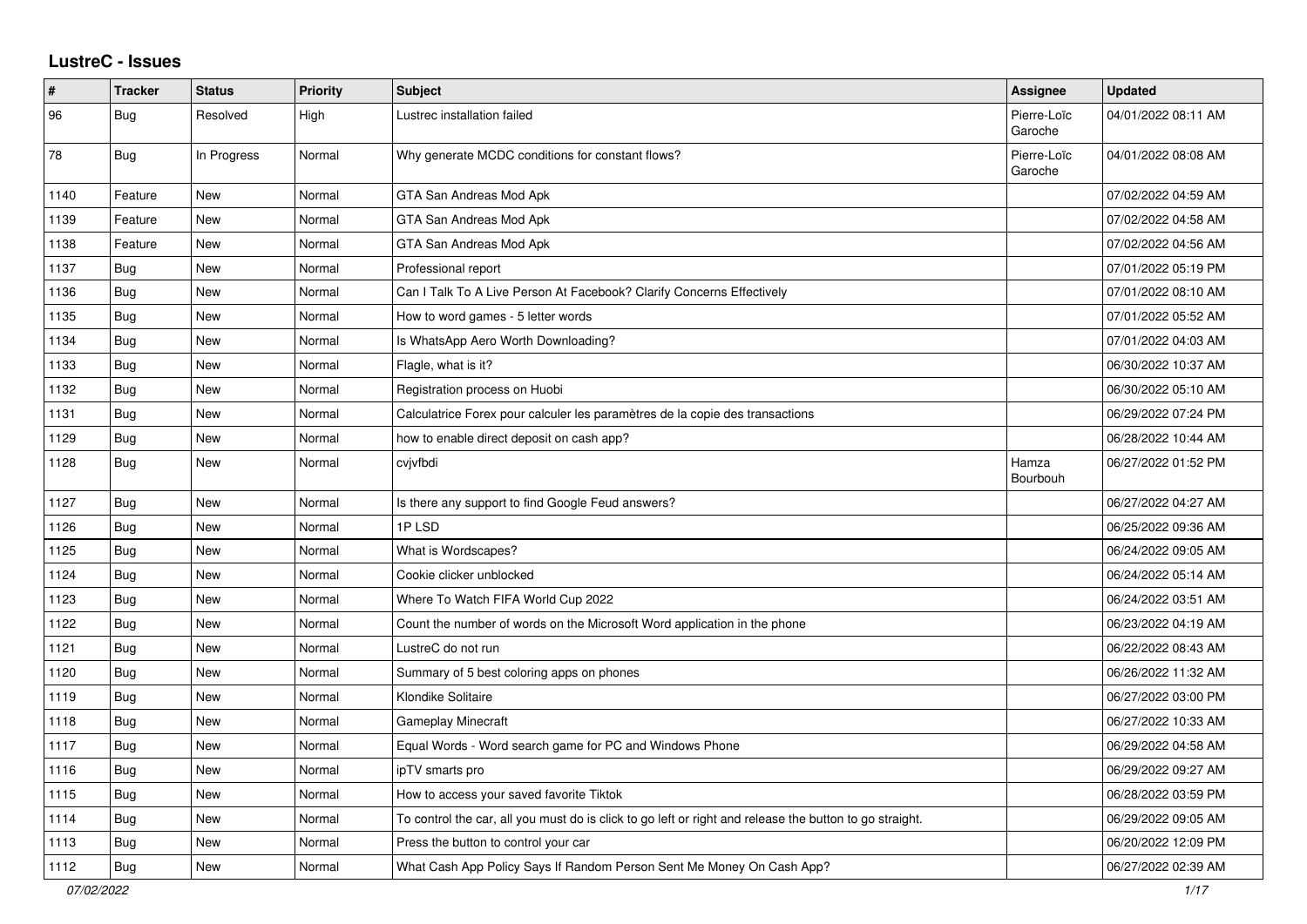| #    | <b>Tracker</b> | <b>Status</b> | <b>Priority</b> | Subject                                                                                                                                                  | <b>Assignee</b>        | <b>Updated</b>      |
|------|----------------|---------------|-----------------|----------------------------------------------------------------------------------------------------------------------------------------------------------|------------------------|---------------------|
| 1111 | Bug            | New           | Normal          | LOLBeans is a fun battle royale game where you race with other players while avoiding obstacles. Reach the<br>end of the course in competitive gameplay! |                        | 07/01/2022 05:08 AM |
| 1110 | Bug            | New           | Normal          | Six Guns Mod Apk Answers Your Questions                                                                                                                  | Pierre-Loïc<br>Garoche | 06/28/2022 06:26 PM |
| 1109 | Feature        | New           | Normal          | Six Guns Mod Apk Answers Your Questions                                                                                                                  | Christophe<br>Garion   | 06/26/2022 09:12 AM |
| 1108 | Bug            | New           | Normal          | Six Guns Mod Apk Answers Your Questions                                                                                                                  |                        | 06/26/2022 06:26 PM |
| 1107 | Feature        | <b>New</b>    | High            | Where do you have to find an application to watch news and sports videos?                                                                                | Christophe<br>Garion   | 06/29/2022 10:16 AM |
| 1106 | Bug            | New           | Normal          | How Do I Get Cash App ++ Without Confronting Any Technical Glitches?                                                                                     |                        | 06/25/2022 09:53 PM |
| 1105 | Bug            | New           | High            | What is Mahjong online?                                                                                                                                  |                        | 06/28/2022 03:47 AM |
| 1104 | Bug            | New           | Normal          | Idle game fix bug                                                                                                                                        |                        | 06/26/2022 06:52 PM |
| 1103 | Bug            | New           | Normal          | Idle game fix bug                                                                                                                                        |                        | 06/25/2022 09:08 PM |
| 1102 | Bug            | <b>New</b>    | Normal          | Charlottesville Travel Guide?                                                                                                                            |                        | 06/26/2022 07:44 AM |
| 1101 | Bug            | New           | Normal          | How to Delete Cash App History at once?                                                                                                                  |                        | 06/27/2022 01:33 PM |
| 1100 | Feature        | New           | Low             | <b>Food Products</b>                                                                                                                                     | Pierre-Loïc<br>Garoche | 06/28/2022 09:40 AM |
| 1099 | Feature        | <b>New</b>    | Normal          | Whatsapp Plus - A New Way Of Communicating                                                                                                               |                        | 06/28/2022 07:57 AM |
| 1098 | <b>Bug</b>     | New           | Normal          | Life of a Fisherman                                                                                                                                      |                        | 06/26/2022 05:16 PM |
| 1097 | Bug            | New           | Normal          | Race and experience new life.                                                                                                                            |                        | 06/26/2022 04:22 PM |
| 1096 | Bug            | New           | Normal          | Race and experience new life.                                                                                                                            |                        | 06/26/2022 06:07 PM |
| 1095 | Feature        | New           | High            | Want to Know the Best CV Makers in Dubai?                                                                                                                |                        | 06/20/2022 06:29 AM |
| 1094 | <b>Bug</b>     | New           | Normal          | What time does direct deposit hit Cash App?                                                                                                              |                        | 06/14/2022 03:27 PM |
| 1093 | <b>Bug</b>     | New           | Normal          | Uniswap Exchange                                                                                                                                         | Christophe<br>Garion   | 06/14/2022 11:55 AM |
| 1092 | Bug            | <b>New</b>    | Normal          | Ellison Estate Vineyard                                                                                                                                  |                        | 06/20/2022 12:03 PM |
| 1091 | <b>Bug</b>     | New           | Normal          | Find family fun indoors and outdoors in the Jungfrau Region                                                                                              |                        | 06/14/2022 09:33 AM |
| 1090 | <b>Bug</b>     | New           | Normal          | Pay Someone To Do My Assignment                                                                                                                          |                        | 06/11/2022 03:15 PM |
| 1089 | Bug            | New           | Normal          | Pay Someone To Do My Assignment                                                                                                                          |                        | 06/15/2022 04:44 AM |
| 1088 | Bug            | New           | Normal          | Health And Fitness Tips 2022                                                                                                                             | Pierre-Loïc<br>Garoche | 06/20/2022 06:42 AM |
| 1087 | <b>Bug</b>     | New           | Normal          | How do new writers start out?                                                                                                                            |                        | 06/29/2022 10:43 AM |
| 1086 | <b>Bug</b>     | New           | Immediate       | <b>Composite Engineer</b>                                                                                                                                | Pierre-Loïc<br>Garoche | 06/10/2022 09:26 AM |
| 1085 | Feature        | New           | Normal          | dcvghdcc asgdvgd dveduqwv ajdhvwd                                                                                                                        |                        | 06/09/2022 03:46 PM |
| 1084 | <b>Bug</b>     | New           | Normal          | <b>Trippie Redd</b>                                                                                                                                      |                        | 06/11/2022 09:05 AM |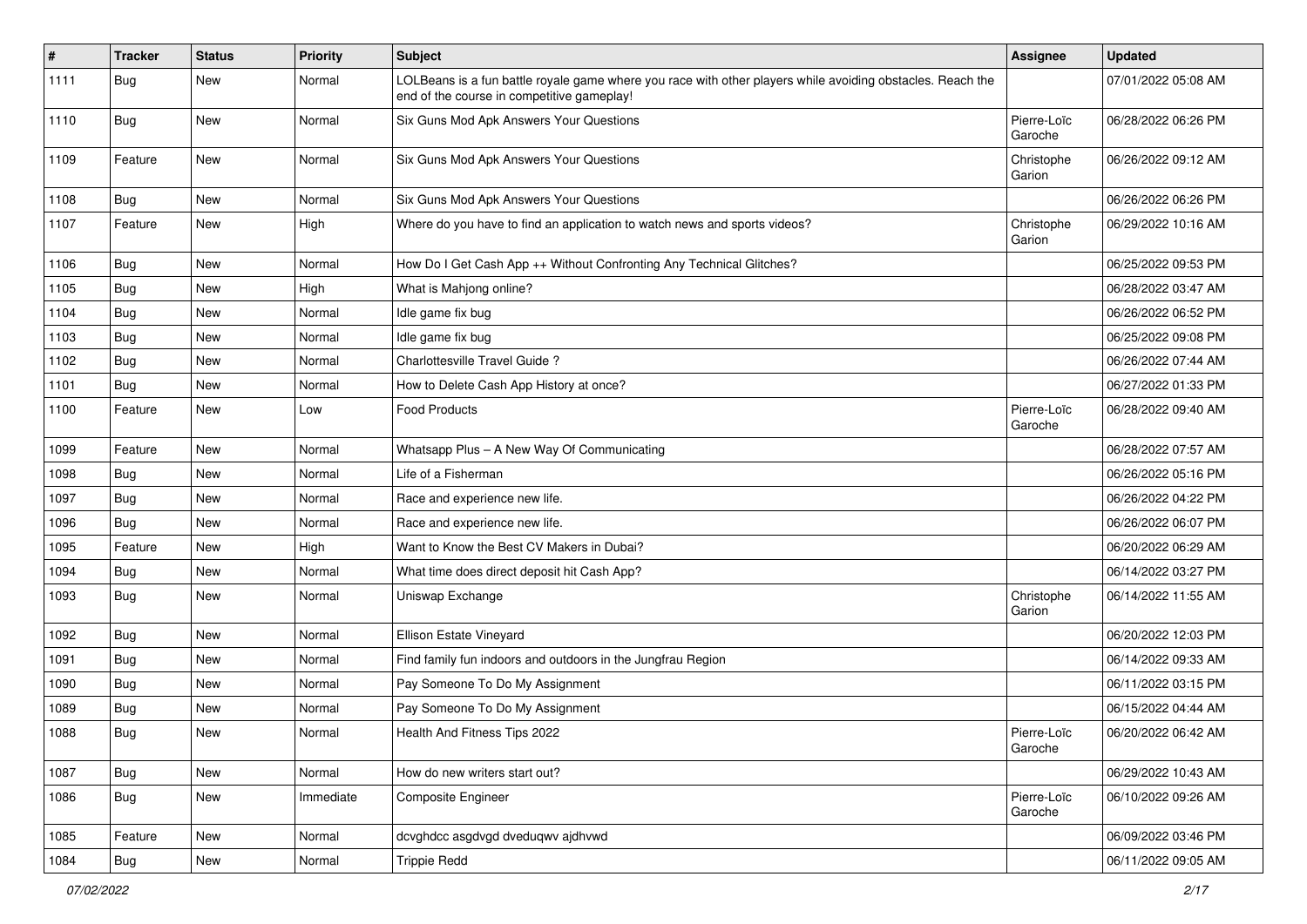| $\#$ | <b>Tracker</b> | <b>Status</b> | <b>Priority</b> | <b>Subject</b>                                              | <b>Assignee</b>        | <b>Updated</b>      |
|------|----------------|---------------|-----------------|-------------------------------------------------------------|------------------------|---------------------|
| 1083 | Bug            | New           | Normal          | coin base review                                            |                        | 06/11/2022 09:13 AM |
| 1082 | Bug            | <b>New</b>    | Normal          | Reset chime bank password without phone number              |                        | 06/15/2022 11:56 AM |
| 1081 | Feature        | New           | Normal          | drift boss- the best driftitng game                         |                        | 06/15/2022 05:56 AM |
| 1080 | <b>Bug</b>     | <b>New</b>    | Normal          | How to use Math Wallet   Nexo wallet   CoinTiger Exchange   |                        | 06/15/2022 11:56 AM |
| 1079 | Bug            | <b>New</b>    | Normal          | How to get cheap psychology assignment?                     |                        | 06/15/2022 06:00 AM |
| 1078 | Bug            | New           | Normal          | What Bank Is Cash App On Plaid? Find Clarity And Assistance |                        | 06/15/2022 11:56 AM |
| 1077 | Bug            | <b>New</b>    | Normal          | Les excellentes façons d'utiliser ces images                |                        | 07/02/2022 03:37 AM |
| 1076 | <b>Bug</b>     | New           | Normal          | DedicatedHosting4u                                          |                        | 06/11/2022 09:15 AM |
| 1075 | Feature        | <b>New</b>    | Low             | Enjoy Free Services Of Toomics Mod APK For Android          |                        | 06/03/2022 10:00 AM |
| 1074 | <b>Bug</b>     | <b>New</b>    | Normal          | Dissertation writing help at economical rates!              | Christophe<br>Garion   | 06/06/2022 04:48 PM |
| 1073 | Bug            | <b>New</b>    | Normal          | Cricut Design Space                                         |                        | 07/01/2022 06:20 AM |
| 1072 | Bug            | <b>New</b>    | Normal          | ij.start canon                                              |                        | 06/21/2022 06:56 PM |
| 1071 | Bug            | <b>New</b>    | Normal          | Cinema HD Review - Cinemahdv2.net                           |                        | 06/21/2022 06:54 PM |
| 1070 | Feature        | <b>New</b>    | Normal          | <b>Tableau Consulting Expertise</b>                         |                        | 06/09/2022 11:50 AM |
| 1069 | Bug            | New           | Normal          | how to get cash app support phone number 24*7 available     |                        | 06/29/2022 05:37 PM |
| 1068 | <b>Bug</b>     | <b>New</b>    | Normal          | 123.hp.com/laserjet                                         |                        | 05/31/2022 12:22 PM |
| 1067 | Bug            | <b>New</b>    | Normal          | Cricut.com/setup                                            |                        | 05/31/2022 12:19 PM |
| 1066 | Feature        | <b>New</b>    | High            | Using the default Routerlogin.net web address for setup     |                        | 05/31/2022 12:16 PM |
| 1065 | Bug            | <b>New</b>    | Normal          | The top foreign language training game in 2022              |                        | 06/07/2022 04:05 AM |
| 1064 | Bug            | New           | Normal          | How to delete Cash App history?                             | Pierre-Loïc<br>Garoche | 06/11/2022 10:29 AM |
| 1063 | Bug            | New           | Normal          | 123.hp.com/laserjet                                         |                        | 05/28/2022 12:27 PM |
| 1062 | Bug            | New           | Normal          | Cricut.com/setup                                            |                        | 05/28/2022 12:26 PM |
| 1061 | Bug            | New           | Normal          | Cricut.com/setup                                            |                        | 05/28/2022 12:24 PM |
| 1060 | Bug            | <b>New</b>    | Normal          | How to Use Panda Helper to Speed Up Your iOS                |                        | 05/28/2022 09:12 AM |
| 1059 | Bug            | New           | Normal          | 123.hp.com/laserjet                                         |                        | 05/28/2022 08:29 AM |
| 1058 | Bug            | New           | Normal          | Cricut.com/setup                                            |                        | 05/28/2022 08:28 AM |
| 1057 | Bug            | New           | Normal          | <b>CCPlay Education Edition APK</b>                         |                        | 06/07/2022 04:07 AM |
| 1056 | Feature        | New           | Normal          | <b>Online Class Issues</b>                                  |                        | 05/28/2022 12:44 AM |
| 1055 | <b>Bug</b>     | New           | Normal          | seo apk                                                     | Pierre-Loïc<br>Garoche | 05/27/2022 06:23 AM |
| 1054 | <b>Bug</b>     | New           | Normal          | Apkmodule                                                   | Pierre-Loïc<br>Garoche | 05/26/2022 03:37 PM |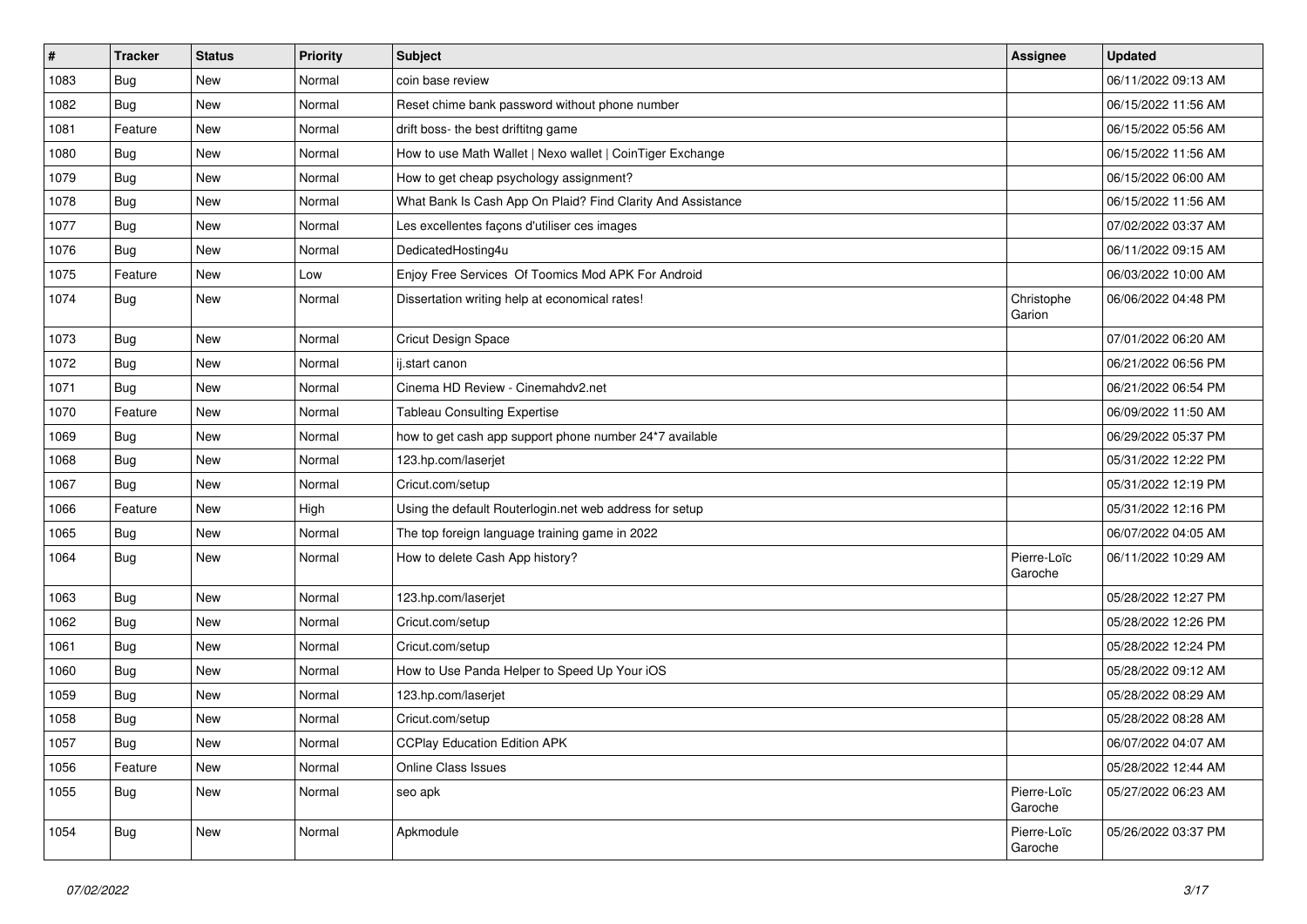| $\sharp$ | <b>Tracker</b> | <b>Status</b> | <b>Priority</b> | <b>Subject</b>                                                           | <b>Assignee</b>        | <b>Updated</b>      |
|----------|----------------|---------------|-----------------|--------------------------------------------------------------------------|------------------------|---------------------|
| 1053     | Bug            | New           | Normal          | Game Geometry Dash                                                       |                        | 05/26/2022 11:30 AM |
| 1052     | Bug            | <b>New</b>    | Normal          | Build Now GG is a new battle royale game.                                |                        | 05/26/2022 04:24 AM |
| 1051     | Bug            | New           | Normal          | Dental Supplies USA                                                      |                        | 06/11/2022 09:20 PM |
| 1050     | Feature        | <b>New</b>    | Normal          | Best Smart Phone Repair in Delhi                                         |                        | 05/25/2022 10:33 AM |
| 1049     | Feature        | New           | Normal          | IT Software Company In Delhi                                             |                        | 05/27/2022 05:24 AM |
| 1048     | Bug            | New           | Normal          | So zeigen Sie ein Instagram-Profilbild an und vergrößern es              |                        | 05/25/2022 06:56 AM |
| 1047     | Bug            | <b>New</b>    | Normal          | Opensea                                                                  | Corentin<br>Lauverjat  | 05/24/2022 02:32 PM |
| 1046     | Bug            | New           | Normal          | 123.hp.com/laserjet                                                      |                        | 05/24/2022 10:46 AM |
| 1045     | Bug            | <b>New</b>    | Normal          | Cricut.com/setup                                                         |                        | 05/24/2022 10:45 AM |
| 1044     | <b>Bug</b>     | New           | Normal          | Can I Disapprove If Random Person Sent Me Money On Cash App?             |                        | 05/26/2022 03:51 PM |
| 1043     | Bug            | <b>New</b>    | Normal          | What Is The Right Way To Troubleshoot Cash App Transfer Failed Problems? |                        | 05/25/2022 01:16 PM |
| 1042     | Bug            | New           | Normal          | How to set up direct deposit on cash app?                                |                        | 05/25/2022 01:17 PM |
| 1041     | Bug            | New           | Normal          | Count words in Word on the computer                                      |                        | 05/27/2022 02:16 PM |
| 1040     | Bug            | <b>New</b>    | Normal          | thabet                                                                   |                        | 05/19/2022 08:05 PM |
| 1039     | <b>Bug</b>     | New           | Normal          | How to Get Tickmill Bonuses for Free                                     |                        | 05/26/2022 05:43 PM |
| 1038     | Bug            | New           | Normal          | How to Fix Canon Printer Offline ISsue                                   | Pierre-Loïc<br>Garoche | 05/27/2022 05:25 AM |
| 1037     | Feature        | New           | Normal          | 1p lsd                                                                   | Christophe<br>Garion   | 05/19/2022 05:25 AM |
| 1036     | Bug            | <b>New</b>    | Normal          | <b>VPS Material</b>                                                      |                        | 05/18/2022 09:34 PM |
| 1035     | <b>Bug</b>     | New           | Normal          | how to relieve spam score                                                | Pierre-Loïc<br>Garoche | 05/18/2022 11:39 AM |
| 1034     | <b>Bug</b>     | New           | Normal          | Download Teaching Feeling For Android                                    |                        | 05/20/2022 09:25 AM |
| 1033     | Bug            | New           | Normal          | The best slope 2 online games to play right now                          |                        | 05/17/2022 10:55 AM |
| 1032     | Bug            | New           | Normal          | How To Play The Wordle Game                                              |                        | 05/17/2022 10:37 AM |
| 1031     | <b>Bug</b>     | New           | Normal          | <b>IAFT Traders Union</b>                                                |                        | 05/16/2022 03:14 PM |
| 1030     | <b>Bug</b>     | New           | Normal          | <b>IAFT Traders Union</b>                                                |                        | 05/16/2022 03:13 PM |
| 1029     | <b>Bug</b>     | New           | Normal          | 5 Reasons Why People Love Coloring Pages?                                |                        | 05/16/2022 11:53 AM |
| 1028     | <b>Bug</b>     | New           | Normal          | The Best Free Online Game to Play with Friends                           |                        | 05/16/2022 05:00 AM |
| 1027     | Bug            | New           | Normal          | Word hurdle: Viral and Fun Online Game                                   |                        | 06/25/2022 06:13 PM |
| 1026     | Bug            | New           | Normal          | New Puzzle Game for All Age - Dordle                                     |                        | 06/25/2022 06:17 PM |
| 1025     | Bug            | New           | Normal          | how to change the logo in wordpress                                      |                        | 06/25/2022 06:20 PM |
| 1024     | Bug            | New           | Normal          | How to choose the right broker                                           |                        | 06/25/2022 06:23 PM |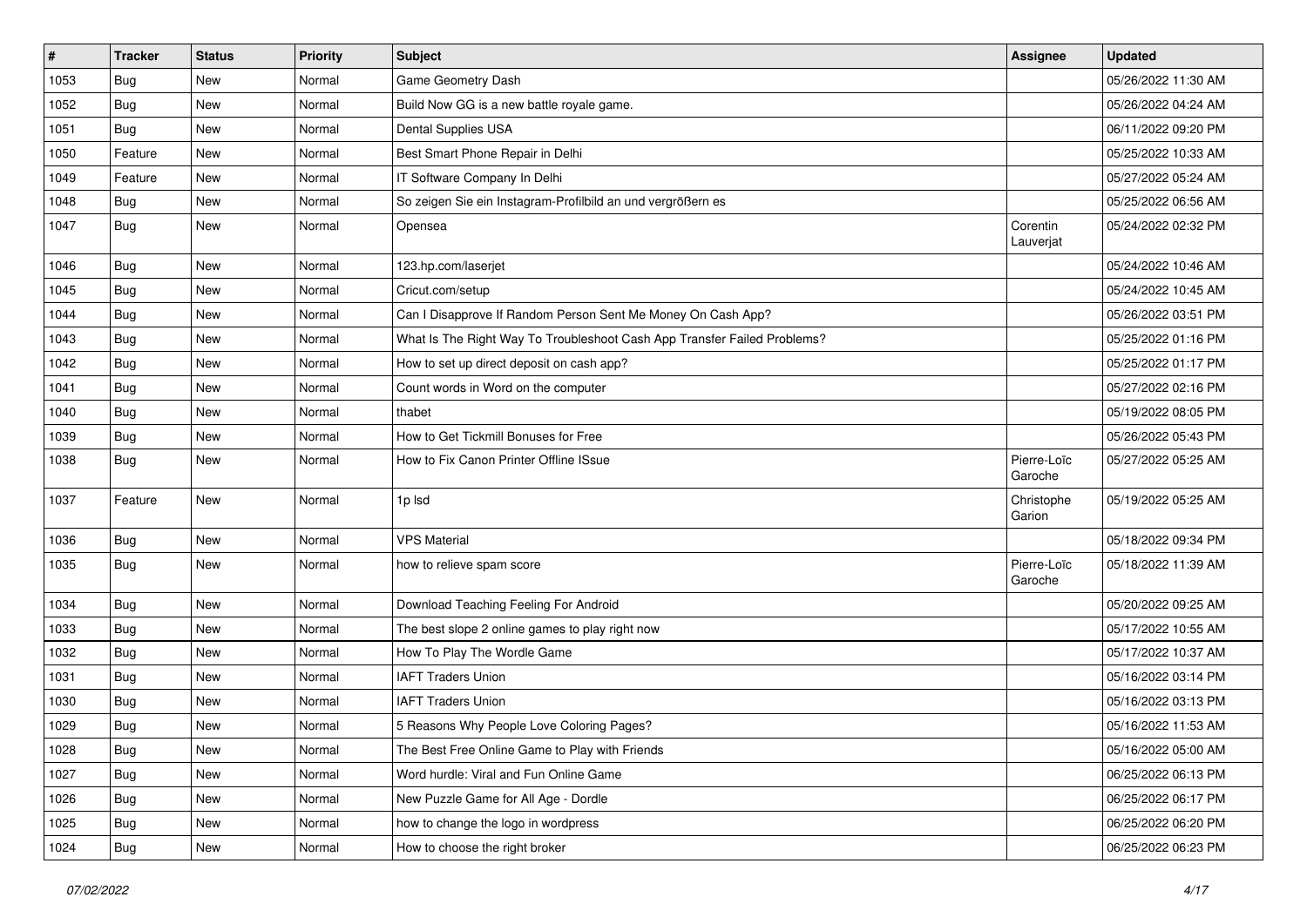| $\vert$ # | <b>Tracker</b> | <b>Status</b> | <b>Priority</b> | Subject                                                                       | Assignee               | <b>Updated</b>      |
|-----------|----------------|---------------|-----------------|-------------------------------------------------------------------------------|------------------------|---------------------|
| 1023      | <b>Bug</b>     | New           | Normal          | Questions That Are Typically Asked About Trap The Cat                         |                        | 05/14/2022 03:51 AM |
| 1022      | Bug            | New           | Normal          | 123.hp.com/laserjet                                                           |                        | 05/13/2022 01:25 PM |
| 1021      | Bug            | New           | Normal          | Cricut.com/setup                                                              |                        | 05/26/2022 12:21 AM |
| 1020      | Bug            | <b>New</b>    | Normal          | Cricut.com/setup                                                              |                        | 05/13/2022 11:14 AM |
| 1019      | Bug            | New           | Normal          | Cricut.com/setup                                                              |                        | 05/13/2022 11:13 AM |
| 1018      | Bug            | New           | Normal          | So erhalten Sie ein kostenloses Hörbuch                                       |                        | 07/02/2022 09:21 PM |
| 1017      | Feature        | <b>New</b>    | Normal          | fleeing the complex                                                           | Hamza<br>Bourbouh      | 05/13/2022 06:33 AM |
| 1016      | Bug            | New           | Normal          | Klondike Solitaire                                                            |                        | 05/12/2022 09:03 AM |
| 1015      | <b>Bug</b>     | <b>New</b>    | Normal          | Is it possible to send books for free?                                        |                        | 05/11/2022 04:05 PM |
| 1014      | Bug            | New           | Normal          | how to get chime routing and account number ? chime routing number florida    |                        | 05/11/2022 12:42 PM |
| 1013      | Bug            | <b>New</b>    | Normal          | ij.start canon                                                                |                        | 05/11/2022 11:31 AM |
| 1012      | Bug            | New           | Normal          | Cricut.com/setup                                                              |                        | 05/11/2022 11:30 AM |
| 1011      | Bug            | New           | Normal          | Summary of 10 best coloring apps on phones                                    |                        | 05/11/2022 10:58 AM |
| 1010      | Bug            | <b>New</b>    | Normal          | what are the requirements to borrow money from cash app ? cash app borrow app | Pierre-Loïc<br>Garoche | 05/11/2022 09:29 AM |
| 1009      | Bug            | New           | Normal          | How to change routing number on Cash App?                                     |                        | 05/11/2022 07:13 AM |
| 1008      | Bug            | <b>New</b>    | Normal          | Who was the first black woman to anchor a newscast?                           |                        | 05/10/2022 03:13 PM |
| 1007      | <b>Bug</b>     | New           | Normal          | "ij.start canon                                                               |                        | 05/18/2022 10:40 AM |
| 1006      | Bug            | <b>New</b>    | Normal          | Cricut.com/setup                                                              |                        | 05/10/2022 01:22 PM |
| 1005      | Bug            | New           | High            | Nursing Assignment Help in UK                                                 |                        | 05/13/2022 05:33 PM |
| 1004      | Bug            | New           | Normal          | you get to pinch and drag a man with a very flexible face                     |                        | 05/10/2022 10:59 AM |
| 1003      | Bug            | <b>New</b>    | Normal          | Drift F1 is a drifting car game inspired by F1's tracks.                      | Pierre-Loïc<br>Garoche | 05/10/2022 10:52 AM |
| 1002      | Bug            | <b>New</b>    | Normal          | Chemistry Assignment Help                                                     |                        | 06/04/2022 09:58 AM |
| 1001      | Bug            | New           | Normal          | Venmo Keep Saying Error?                                                      |                        | 06/27/2022 02:20 AM |
| 1000      | Bug            | New           | Normal          | Super easy way to zoom photos and upload to Instagram                         | Christophe<br>Garion   | 06/28/2022 06:14 PM |
| 999       | <b>Bug</b>     | New           | Normal          | Is there a way to find Google Feud answers?                                   |                        | 06/28/2022 01:27 AM |
| 998       | <b>Bug</b>     | New           | Normal          | Is It Hard to Solve Wordle An                                                 |                        | 06/27/2022 12:24 AM |
| 997       | Bug            | New           | Normal          | 123.hp.com/laserjet                                                           |                        | 06/28/2022 09:48 AM |
| 996       | Bug            | New           | Normal          | Cricut.com/setup                                                              |                        | 06/27/2022 07:12 AM |
| 995       | Feature        | New           | Normal          | "ij.start canon                                                               |                        | 06/27/2022 01:29 PM |
| 994       | Feature        | New           | Normal          | Cricut.com/setup                                                              |                        | 06/26/2022 02:00 AM |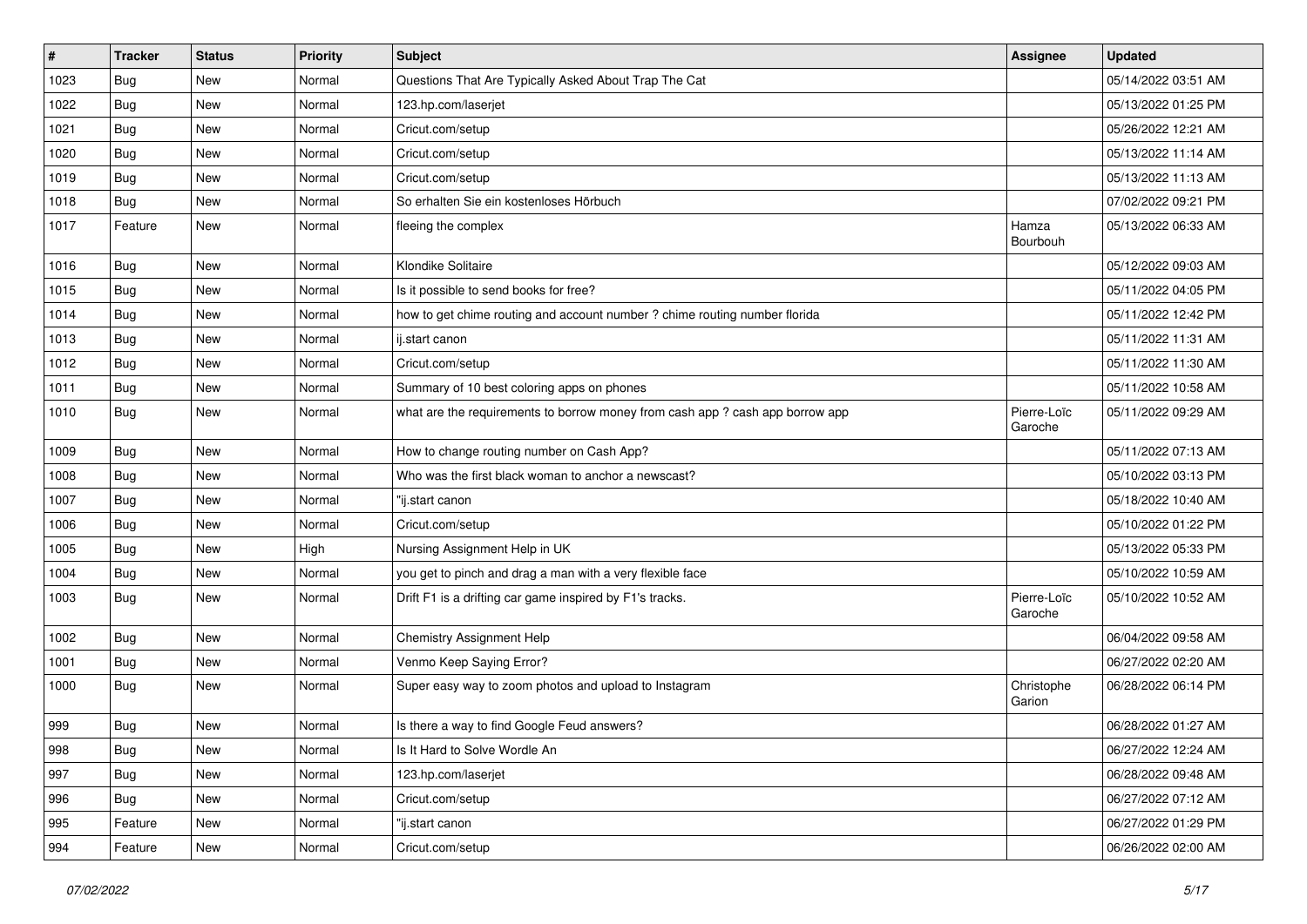| $\vert$ # | <b>Tracker</b> | <b>Status</b> | <b>Priority</b> | <b>Subject</b>                                                              | Assignee             | <b>Updated</b>      |
|-----------|----------------|---------------|-----------------|-----------------------------------------------------------------------------|----------------------|---------------------|
| 993       | Bug            | <b>New</b>    | Normal          | IO Games Free Online                                                        |                      | 06/26/2022 09:41 AM |
| 992       | Bug            | <b>New</b>    | Normal          | So vergrößern Sie Ihr Instagram-Profilbild                                  |                      | 06/26/2022 11:29 PM |
| 991       | Bug            | New           | Normal          | <b>MDMA MOLLY</b>                                                           |                      | 05/03/2022 12:03 AM |
| 990       | Bug            | <b>New</b>    | Normal          | Mushrooms                                                                   |                      | 06/26/2022 05:41 AM |
| 989       | Bug            | <b>New</b>    | Normal          | Barewoods Wax Cigar                                                         |                      | 06/26/2022 09:19 AM |
| 988       | Bug            | <b>New</b>    | Normal          | <b>Medicinal Mushrooms</b>                                                  |                      | 06/27/2022 09:33 AM |
| 987       | Bug            | <b>New</b>    | Normal          | <b>Medicinal Mushrooms</b>                                                  |                      | 06/27/2022 07:13 PM |
| 986       | Bug            | <b>New</b>    | Normal          | dbhdsvbhdf                                                                  | Christophe<br>Garion | 06/27/2022 04:12 PM |
| 985       | Bug            | <b>New</b>    | Normal          | Find out the vitality of Facebook Phone Number:                             |                      | 06/27/2022 05:39 AM |
| 984       | Bug            | <b>New</b>    | Normal          | How to disable, permanently delete Twitter account on phone, PC             |                      | 06/26/2022 08:28 AM |
| 983       | Bug            | <b>New</b>    | Normal          | Finding issue in tekken 3 game?                                             |                      | 06/28/2022 03:26 AM |
| 982       | Bug            | <b>New</b>    | Normal          | Five sites that let you download free scenarios for your iPhone             |                      | 05/07/2022 09:34 PM |
| 981       | Bug            | <b>New</b>    | Normal          | VidMate Mod APK                                                             |                      | 06/28/2022 11:24 AM |
| 980       | Bug            | <b>New</b>    | Normal          | Free Gas Cards for the Unemployed                                           |                      | 06/28/2022 02:54 PM |
| 979       | Bug            | <b>New</b>    | Normal          | Free Gas Cards for the Unemployed                                           |                      | 06/25/2022 09:02 PM |
| 978       | Bug            | <b>New</b>    | Normal          | Delamore Lodge is a place to stay.                                          |                      | 06/27/2022 04:57 AM |
| 977       | Bug            | <b>New</b>    | Normal          | Fans of the Old Country will like this book.                                |                      | 06/26/2022 05:54 AM |
| 976       | Bug            | <b>New</b>    | Normal          | How to delete the cash app account history right now?                       | Hamza<br>Bourbouh    | 06/28/2022 11:22 AM |
| 975       | Bug            | <b>New</b>    | Normal          | Payback 2 Mod APK                                                           |                      | 05/05/2022 10:56 AM |
| 974       | Bug            | <b>New</b>    | Normal          | Watch NCAA Football Live Streaming Free                                     |                      | 06/26/2022 05:33 PM |
| 973       | Feature        | <b>New</b>    | Normal          | Free NFL Streaming Sites                                                    |                      | 06/28/2022 06:27 AM |
| 972       | Bug            | New           | Normal          | How To Borrow Money From The Cash App? Get To Know About The Same           |                      | 04/25/2022 07:30 AM |
| 971       | <b>Bug</b>     | <b>New</b>    | Normal          | How Do I Check Balance On Cash App Card With Optimum Ease?                  |                      | 06/27/2022 08:16 PM |
| 970       | Bug            | <b>New</b>    | Normal          | The Amount Of Time Does Cash App Direct Deposit Time Take?                  |                      | 06/26/2022 07:32 PM |
| 969       | Bug            | <b>New</b>    | Normal          | Watch NCAA Football Live Match Free                                         |                      | 06/28/2022 01:31 PM |
| 968       | Feature        | <b>New</b>    | Normal          | watch nfl online free live streaming                                        |                      | 06/25/2022 11:52 PM |
| 967       | Feature        | New           | Normal          | stream live nfl games free online                                           |                      | 06/26/2022 10:09 AM |
| 966       | <b>Bug</b>     | New           | Normal          | How to Download the Filmes                                                  |                      | 06/27/2022 03:25 AM |
| 965       | Bug            | New           | Normal          | Go with cash app customer service to know where I can load my cash app card |                      | 06/28/2022 04:30 AM |
| 964       | <b>Bug</b>     | New           | Normal          | Can I Fix Cash App Transfer Failed Issues By Adding Sufficient Funds?       |                      | 06/26/2022 07:21 AM |
| 963       | Feature        | New           | Normal          | Why I am not getting cool cash app card designs- call experts               |                      | 06/26/2022 07:52 AM |
| 962       | <b>Bug</b>     | New           | Normal          | Kostenlose Hörbücher                                                        |                      | 06/26/2022 10:45 PM |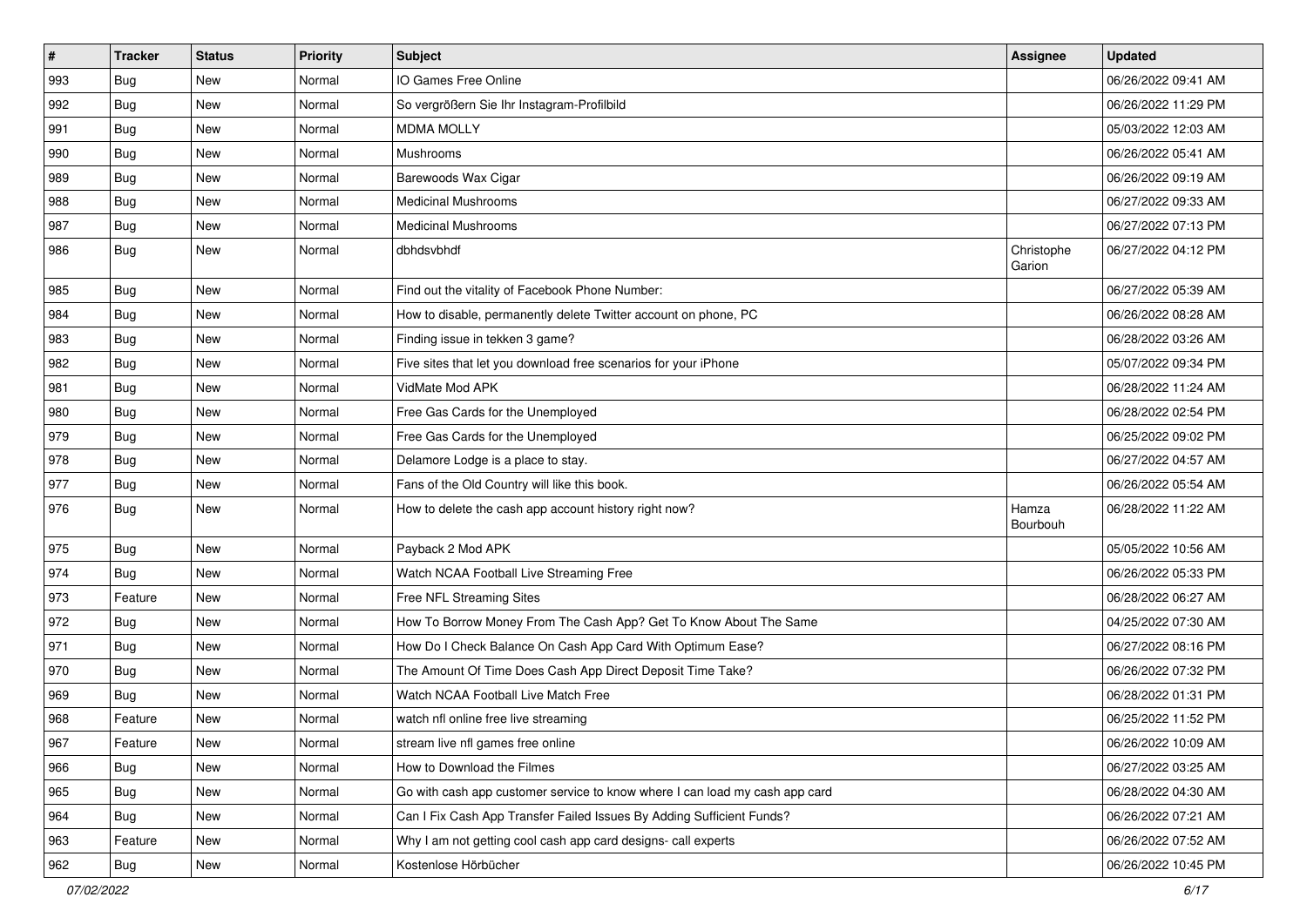| $\vert$ # | <b>Tracker</b> | <b>Status</b> | <b>Priority</b> | <b>Subject</b>                                                                         | Assignee               | <b>Updated</b>      |
|-----------|----------------|---------------|-----------------|----------------------------------------------------------------------------------------|------------------------|---------------------|
| 961       | <b>Bug</b>     | <b>New</b>    | Normal          | TeaTv is an Android                                                                    |                        | 06/26/2022 02:02 PM |
| 960       | Feature        | <b>New</b>    | Normal          | Zooming Instagram Picture In Full HD                                                   | Pierre-Loïc<br>Garoche | 06/26/2022 07:18 AM |
| 959       | <b>Bug</b>     | <b>New</b>    | Normal          | Get connected with cash app team-How to get money off cash app at walmart without card |                        | 06/27/2022 08:52 AM |
| 958       | <b>Bug</b>     | <b>New</b>    | Normal          | Avail Cash app support service to know Sutton bank cash app number                     |                        | 06/26/2022 08:46 AM |
| 957       | Bug            | <b>New</b>    | Normal          | From Where I Can Get Cheap Writing Services?                                           |                        | 04/20/2022 05:06 AM |
| 956       | Bug            | <b>New</b>    | Normal          | FNF Free Mods Online                                                                   |                        | 06/25/2022 09:59 PM |
| 955       | <b>Bug</b>     | <b>New</b>    | Normal          | How Long Does Verification Take On Cash App If You Apply For The Verification?         | Christophe<br>Garion   | 06/25/2022 10:50 PM |
| 954       | Bug            | <b>New</b>    | Normal          | AZ Screen Recorder Mod                                                                 |                        | 06/25/2022 11:24 PM |
| 953       | Bug            | <b>New</b>    | Normal          | Manga Dogs - Read Your Favorite Comics on Your Smartphone                              |                        | 06/27/2022 03:53 PM |
| 952       | Bug            | New           | Normal          | Canon IJ Network Tool                                                                  |                        | 06/26/2022 10:35 AM |
| 951       | <b>Bug</b>     | <b>New</b>    | Normal          | Canon.com/ijsetup                                                                      |                        | 06/27/2022 07:56 PM |
| 950       | Bug            | <b>New</b>    | Normal          | ij.start canon                                                                         |                        | 06/26/2022 04:35 AM |
| 949       | Bug            | <b>New</b>    | Normal          | <b>Educational Games</b>                                                               |                        | 06/15/2022 09:11 PM |
| 948       | <b>Bug</b>     | <b>New</b>    | Normal          | Canon IJ Network Tool                                                                  |                        | 06/27/2022 09:30 PM |
| 947       | <b>Bug</b>     | <b>New</b>    | Normal          | is Disney Now and Disney Plus different?                                               |                        | 04/14/2022 09:53 AM |
| 946       | <b>Bug</b>     | <b>New</b>    | Normal          | What is Plex and Is Plex Legal?                                                        |                        | 06/26/2022 05:23 AM |
| 945       | Bug            | <b>New</b>    | Normal          | TikTok 18 Mod Apk For Your Android                                                     |                        | 04/13/2022 09:32 AM |
| 944       | Feature        | <b>New</b>    | Normal          | Canon.com/ijsetup                                                                      |                        | 06/27/2022 09:46 AM |
| 943       | Bug            | <b>New</b>    | Normal          | ij.start canon                                                                         |                        | 04/13/2022 08:52 AM |
| 942       | Bug            | <b>New</b>    | Normal          | Canon IJ Network Tool                                                                  |                        | 04/13/2022 08:45 AM |
| 941       | Bug            | <b>New</b>    | Normal          | is Disney Now and Disney Plus different?                                               |                        | 06/26/2022 12:10 PM |
| 940       | <b>Bug</b>     | <b>New</b>    | Normal          | What is Plex and Is Plex Legal?                                                        |                        | 06/26/2022 04:50 PM |
| 939       | <b>Bug</b>     | <b>New</b>    | Normal          | Ability to change sound notifications                                                  | Christophe<br>Garion   | 06/27/2022 11:29 PM |
| 938       | Bug            | New           | Normal          | Would you like to have your own ringtone                                               | Christophe<br>Garion   | 06/26/2022 09:54 PM |
| 936       | <b>Bug</b>     | <b>New</b>    | Normal          | Avantages de l'extension AliTools pour faire du shopping sur Aliexpress                | Pierre-Loïc<br>Garoche | 04/12/2022 11:35 AM |
| 935       | Bug            | <b>New</b>    | Normal          | MovieBox Pro Apk - Watch Movies and TV Shows on Your Android Phone                     |                        | 06/26/2022 04:11 AM |
| 934       | Bug            | <b>New</b>    | Normal          | MovieBox Pro Apk - Watch Movies and TV Shows on Your Android Phone                     |                        | 05/10/2022 11:01 AM |
| 933       | <b>Bug</b>     | <b>New</b>    | Normal          | How Can I Watch Movies on My Mobile Phone                                              |                        | 06/24/2022 12:55 AM |
| 932       | Bug            | New           | Normal          | The best epic, long-playing PC games will consume days of your life.                   |                        | 05/15/2022 07:44 PM |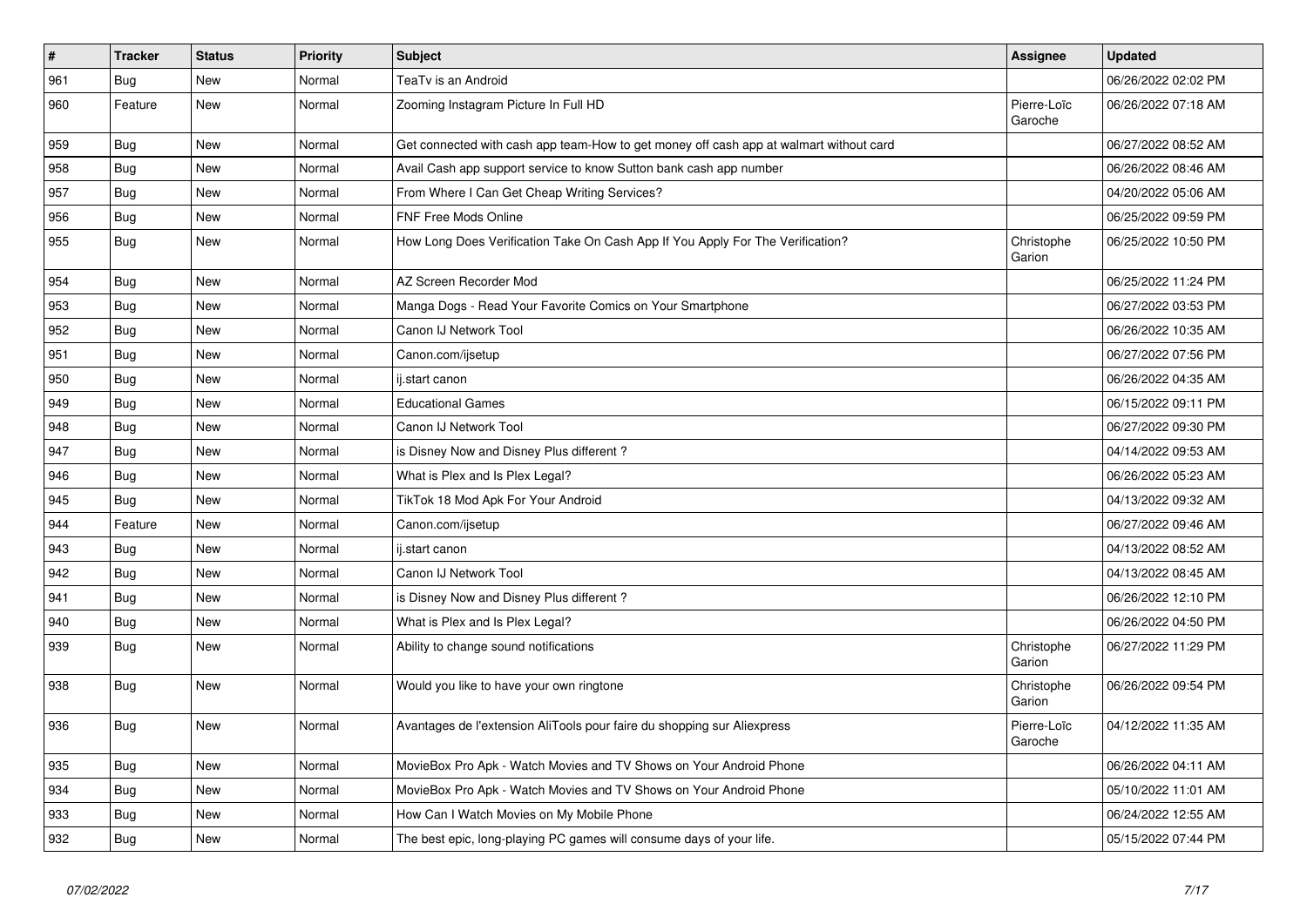| #   | <b>Tracker</b> | <b>Status</b> | <b>Priority</b> | <b>Subject</b>                                                                   | <b>Assignee</b>        | <b>Updated</b>      |
|-----|----------------|---------------|-----------------|----------------------------------------------------------------------------------|------------------------|---------------------|
| 931 | Feature        | <b>New</b>    | High            | Situs Judi Slot Online apel888                                                   | Pierre-Loïc<br>Garoche | 06/26/2022 01:07 AM |
| 930 | Bug            | <b>New</b>    | Normal          | The best free games online                                                       |                        | 04/12/2022 09:05 AM |
| 929 | Bug            | <b>New</b>    | Normal          | Canon IJ Network Tool                                                            |                        | 04/12/2022 08:32 AM |
| 928 | Bug            | New           | Normal          | How Does Sutton Bank Cash App Customer Service Help In Answering Your Questions? |                        | 04/12/2022 11:36 AM |
| 927 | Feature        | <b>New</b>    | Normal          | What Is The Right Way To Troubleshoot Cash App Transfer Failed Problems?         |                        | 04/12/2022 05:54 AM |
| 926 | <b>Bug</b>     | <b>New</b>    | Normal          | tavor 7                                                                          |                        | 06/22/2022 05:08 PM |
| 925 | Bug            | New           | Normal          | tavor 7                                                                          |                        | 06/15/2022 03:45 AM |
| 924 | Bug            | <b>New</b>    | Normal          | buy tec 9                                                                        |                        | 04/11/2022 02:54 PM |
| 923 | Bug            | <b>New</b>    | Normal          | frenchies for sale                                                               |                        | 04/11/2022 02:35 PM |
| 922 | Bug            | <b>New</b>    | Normal          | Why Is The Need For Assignment Writing Services?                                 |                        | 07/02/2022 07:32 PM |
| 921 | Bug            | <b>New</b>    | Normal          | Canon IJ Network Tool                                                            |                        | 04/11/2022 09:00 AM |
| 920 | Bug            | New           | Normal          | Where I Can Get Essay Writing Services?                                          |                        | 04/11/2022 08:35 AM |
| 919 | Feature        | <b>New</b>    | Normal          | How can I check my Cash App card balance by dialing a number?                    |                        | 04/10/2022 09:07 AM |
| 918 | Bug            | <b>New</b>    | Normal          | Antivirus for IOS                                                                |                        | 06/16/2022 10:36 PM |
| 917 | Bug            | New           | Normal          | Random Person Sent Me Money on Cash App-find solution?                           |                        | 04/09/2022 12:32 PM |
| 916 | Bug            | <b>New</b>    | Normal          | How long does it take to write a book?                                           |                        | 04/07/2022 12:15 PM |
| 915 | Bug            | <b>New</b>    | Normal          | Finance dissertation writing                                                     |                        | 04/07/2022 09:22 AM |
| 914 | Bug            | <b>New</b>    | Normal          | Wordle: how to play fashion games for free?                                      |                        | 04/07/2022 08:30 AM |
| 913 | Bug            | <b>New</b>    | Normal          | Canon IJ Network Tool                                                            |                        | 04/07/2022 06:21 AM |
| 912 | Bug            | New           | Normal          | <b>Cuphead Mobile Game Review</b>                                                |                        | 06/09/2022 10:14 AM |
| 911 | Bug            | <b>New</b>    | Normal          | Aluminum Windows & Doors                                                         |                        | 04/06/2022 08:10 PM |
| 910 | Bug            | <b>New</b>    | Normal          | Each content looks unisize or not formated                                       |                        | 04/06/2022 11:21 AM |
| 909 | <b>Bug</b>     | <b>New</b>    | Normal          | Toca Life World APK                                                              |                        | 04/06/2022 04:52 AM |
| 908 | Bug            | <b>New</b>    | Normal          | Toca Life World APK                                                              |                        | 04/06/2022 03:18 AM |
| 907 | Bug            | New           | Normal          | Canon IJ Network Tool                                                            |                        | 04/04/2022 10:43 AM |
| 906 | Bug            | <b>New</b>    | Normal          | How To Change Cash App From Business To Personal Account For Any Reasons?        |                        | 04/04/2022 09:57 AM |
| 905 | <b>Bug</b>     | <b>New</b>    | Normal          | MINI MILITIA MOD APK                                                             |                        | 05/19/2022 01:54 PM |
| 904 | Feature        | New           | Normal          | Laora seeck                                                                      |                        | 04/20/2022 11:54 AM |
| 903 | Feature        | New           | Normal          | Good game                                                                        |                        | 04/11/2022 08:39 AM |
| 902 | Feature        | New           | Normal          | salo717                                                                          |                        | 05/18/2022 10:35 AM |
| 901 | Feature        | New           | Normal          | good game ever                                                                   |                        | 07/01/2022 01:23 AM |
| 900 | Feature        | New           | Normal          | good game ever                                                                   |                        | 04/02/2022 11:59 AM |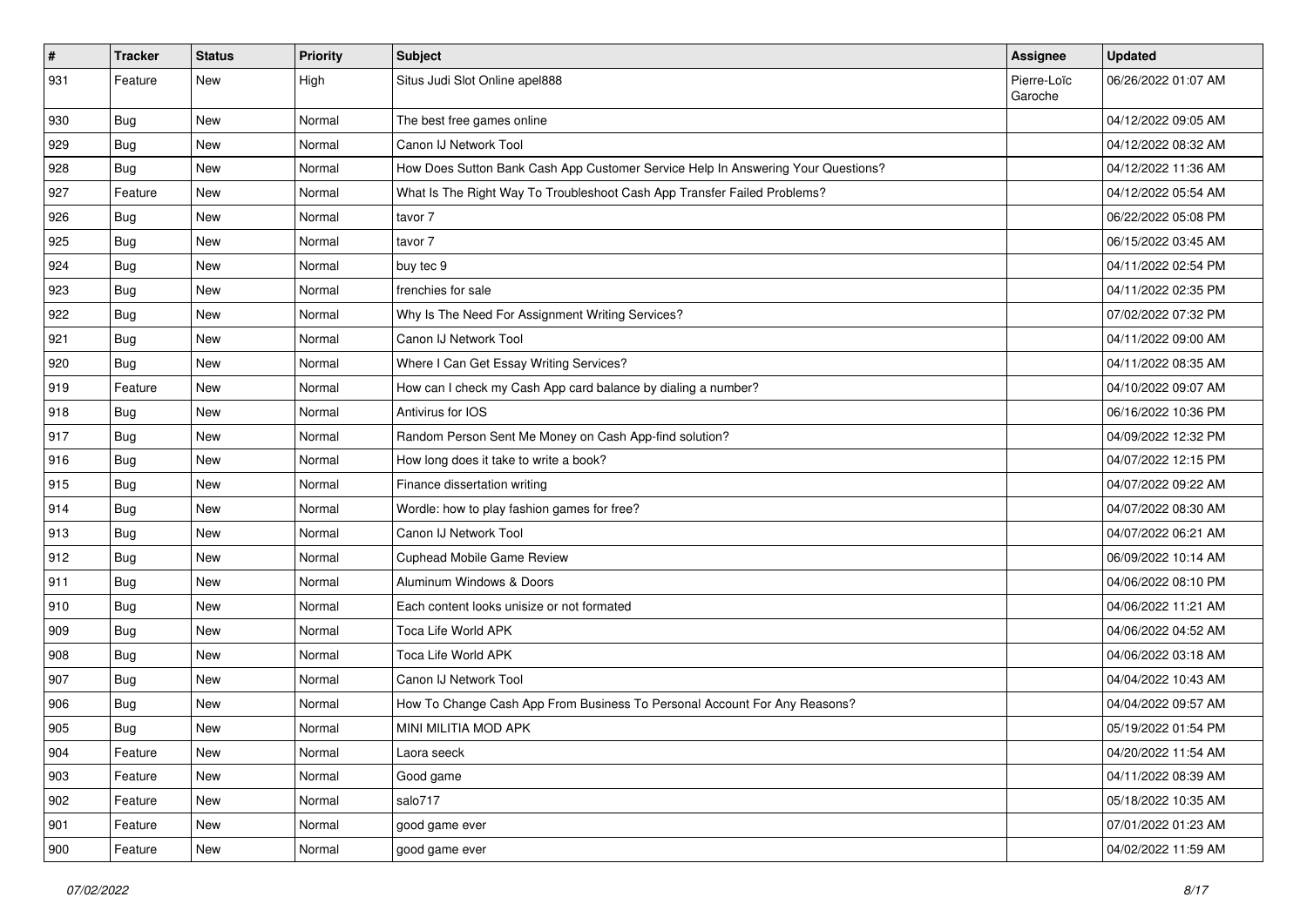| $\sharp$ | <b>Tracker</b> | <b>Status</b> | <b>Priority</b> | <b>Subject</b>                                                              | Assignee               | <b>Updated</b>      |
|----------|----------------|---------------|-----------------|-----------------------------------------------------------------------------|------------------------|---------------------|
| 899      | Feature        | New           | Normal          | Application of Optical Fiber Gyroscope                                      | Christophe<br>Garion   | 04/02/2022 11:23 AM |
| 898      | Bug            | New           | Normal          | Shadow Fight 2 Mod APK                                                      |                        | 04/02/2022 09:17 AM |
| 897      | <b>Bug</b>     | New           | Normal          | Slot Pulsa Pragmatic Play                                                   | Xavier Thirioux        | 04/01/2022 12:08 PM |
| 896      | Feature        | <b>New</b>    | Normal          | Application of North Finder in Mining Industry                              | <b>Xavier Thirioux</b> | 04/01/2022 09:49 AM |
| 895      | <b>Bug</b>     | <b>New</b>    | Normal          | Cash App Scams                                                              |                        | 06/18/2022 02:36 PM |
| 894      | Feature        | <b>New</b>    | Normal          | Need phd dissertation help in UK                                            |                        | 05/30/2022 12:29 PM |
| 893      | <b>Bug</b>     | <b>New</b>    | Normal          | klingeltone                                                                 |                        | 04/13/2022 11:06 AM |
| 892      | Bug            | <b>New</b>    | Normal          | Good game                                                                   |                        | 07/01/2022 10:25 AM |
| 891      | <b>Bug</b>     | <b>New</b>    | Normal          | The most interesting game today, have you tried it?                         |                        | 04/01/2022 09:17 AM |
| 889      | <b>Bug</b>     | <b>New</b>    | Normal          | What is Plex and how it's work?                                             |                        | 04/01/2022 09:14 AM |
| 888      | Bug            | <b>New</b>    | Normal          | Is the Fox News Channel on Roku free?                                       |                        | 06/28/2022 06:58 PM |
| 887      | Bug            | <b>New</b>    | Normal          | What is Plex and how it's work?                                             |                        | 04/01/2022 09:16 AM |
| 886      | Bug            | New           | Normal          | Is the Fox News Channel on Roku free?                                       |                        | 06/28/2022 09:36 PM |
| 885      | <b>Bug</b>     | New           | Normal          | How to Install the Tele Latino App For Android                              |                        | 03/28/2022 04:10 AM |
| 884      | Bug            | <b>New</b>    | Normal          | Why do Subway Surfers popular                                               |                        | 04/01/2022 09:16 AM |
| 883      | <b>Bug</b>     | New           | Normal          | Langweilen Sie sich jemals bei der gleichen alten Schriftart auf Instagram? |                        | 04/01/2022 09:16 AM |
| 882      | <b>Bug</b>     | <b>New</b>    | Normal          | How to change bank account on cash app?                                     |                        | 04/01/2022 09:16 AM |
| 880      | <b>Bug</b>     | New           | Normal          | Why do Subway Surfers popular                                               |                        | 04/01/2022 09:16 AM |
| 879      | Feature        | <b>New</b>    | Normal          | Best Garage Door Repair in Massachusetts                                    |                        | 04/01/2022 09:16 AM |
| 878      | <b>Bug</b>     | <b>New</b>    | Normal          | Wie ist instazoom hilfreich beim Herunterladen von Instagram-Profilbildern  |                        | 04/08/2022 09:28 PM |
| 877      | Feature        | <b>New</b>    | Normal          | <b>Exness Broker Review</b>                                                 |                        | 04/01/2022 09:12 AM |
| 876      | <b>Bug</b>     | <b>New</b>    | Normal          | Download Full-Size Profile Pictures of Your Favorite Users With InstaDP     |                        | 04/01/2022 09:12 AM |
| 875      | Bug            | New           | Normal          | Red ball game                                                               |                        | 04/01/2022 09:15 AM |
| 874      | <b>Bug</b>     | New           | Normal          | Cómo descargar Minecraft Apk                                                |                        | 06/26/2022 08:01 AM |
| 873      | Bug            | New           | Normal          | Klingeltöne mp3                                                             |                        | 04/13/2022 11:03 AM |
| 872      | Bug            | <b>New</b>    | Normal          | Poppy Playtime Horror Game Free                                             |                        | 04/01/2022 09:11 AM |
| 870      | Bug            | New           | Normal          | <b>Mahjong Solitaire</b>                                                    |                        | 04/01/2022 09:12 AM |
| 869      | <b>Bug</b>     | New           | Normal          | Sonnerie Post Malone 2022                                                   |                        | 04/13/2022 11:05 AM |
| 868      | Feature        | <b>New</b>    | Normal          | What Is the Role of a Graphic Designer?                                     | Pierre-Loïc<br>Garoche | 04/01/2022 09:12 AM |
| 867      | <b>Bug</b>     | <b>New</b>    | Low             | cheap Yeezys                                                                | Pierre-Loïc<br>Garoche | 04/01/2022 09:12 AM |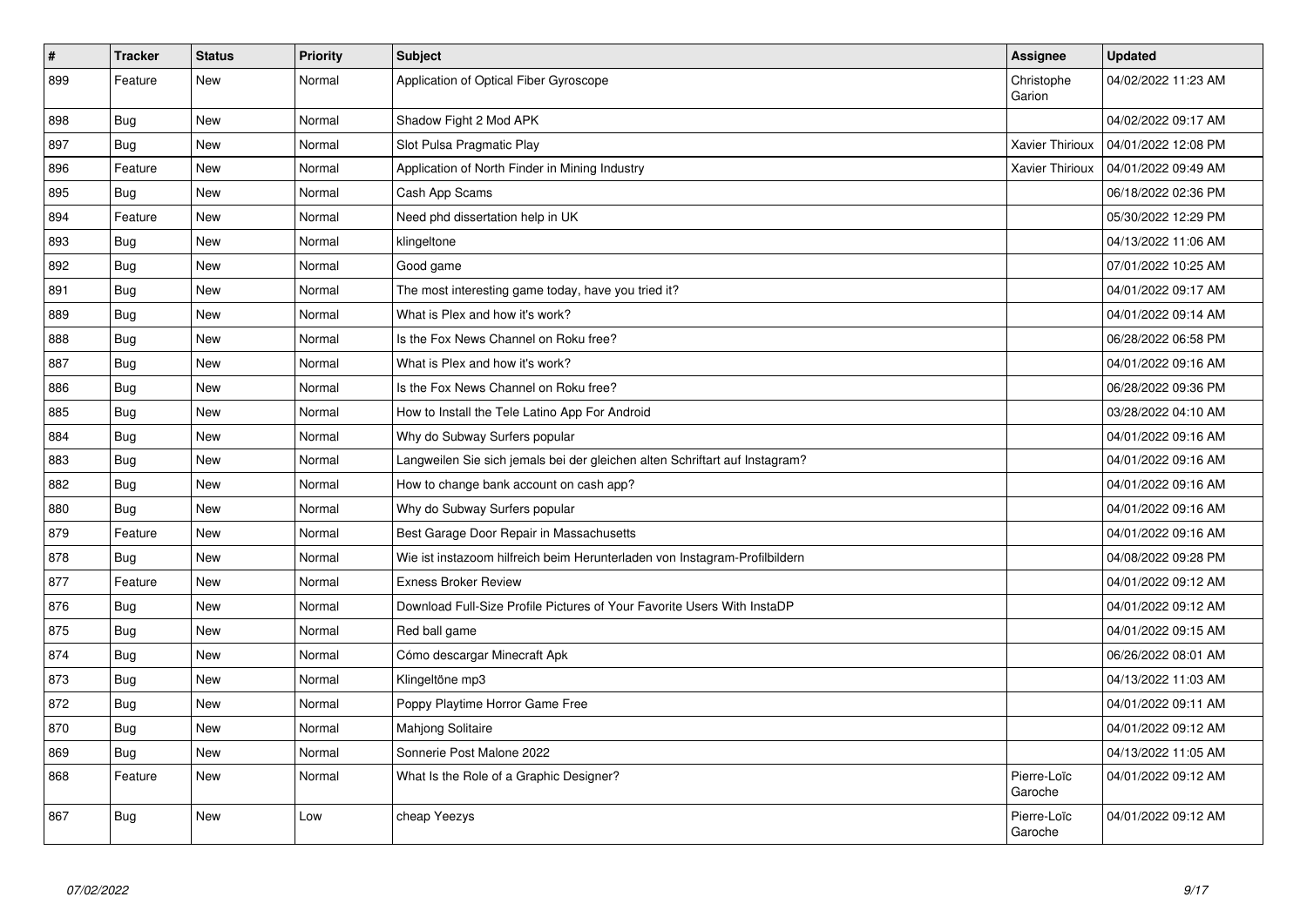| #   | <b>Tracker</b> | <b>Status</b> | <b>Priority</b> | Subject                                                                          | <b>Assignee</b>        | <b>Updated</b>      |
|-----|----------------|---------------|-----------------|----------------------------------------------------------------------------------|------------------------|---------------------|
| 866 | Feature        | <b>New</b>    | Normal          | Northern Ireland Dissertation Writing Service                                    | Pierre-Loïc<br>Garoche | 04/01/2022 09:12 AM |
| 865 | Bug            | <b>New</b>    | Normal          | Canon IJ Printer Utility                                                         |                        | 05/18/2022 07:24 PM |
| 864 | Bug            | <b>New</b>    | Normal          | Canon IJ Network Tool                                                            |                        | 04/01/2022 09:14 AM |
| 863 | Bug            | New           | Normal          | Canon IJ Network Tool                                                            |                        | 04/01/2022 09:12 AM |
| 862 | Bug            | <b>New</b>    | Normal          | none                                                                             |                        | 04/01/2022 09:11 AM |
| 861 | Feature        | <b>New</b>    | Low             | <b>Understanding Situational Depression</b>                                      | Pierre-Loïc<br>Garoche | 04/01/2022 09:12 AM |
| 860 | Bug            | <b>New</b>    | Normal          | pokemon guide                                                                    | Pierre-Loïc<br>Garoche | 06/18/2022 08:18 PM |
| 859 | Bug            | New           | Normal          | Canon IJ Network Tool                                                            |                        | 04/01/2022 09:13 AM |
| 858 | Bug            | <b>New</b>    | Normal          | opourid                                                                          | Christophe<br>Garion   | 04/01/2022 09:13 AM |
| 857 | Bug            | New           | Normal          | Welcome to the world of classic retro games                                      |                        | 04/01/2022 09:13 AM |
| 856 | Bug            | <b>New</b>    | Normal          | Online Classes Assistance Help For Student                                       |                        | 04/01/2022 09:13 AM |
| 855 | Bug            | <b>New</b>    | Normal          | Online Classes Assistance Help For Student                                       |                        | 04/01/2022 09:13 AM |
| 854 | Bug            | <b>New</b>    | Normal          | How To Resolve Password Problems Through Facebook Customer Service?              |                        | 04/09/2022 06:11 PM |
| 853 | Bug            | <b>New</b>    | Normal          | what is dr laser                                                                 |                        | 04/01/2022 09:13 AM |
| 852 | Bug            | New           | Normal          | How to cancel your French Bee flight within 24 hours?                            |                        | 04/01/2022 09:13 AM |
| 851 | Bug            | <b>New</b>    | Normal          | Laden Sie den kostenlosen MP3-Klingelton für Ihr Mobiltelefon herunter           |                        | 04/01/2022 09:14 AM |
| 850 | Bug            | <b>New</b>    | Normal          | Puppy Playtime APK Android                                                       |                        | 04/01/2022 09:14 AM |
| 849 | Bug            | <b>New</b>    | Normal          | FutEmax App Apk - Watch Soccer, Fantasy Football, And More On Your Mobile Device |                        | 04/01/2022 09:04 AM |
| 848 | Feature        | New           | Normal          | Online Classes Assistance                                                        |                        | 04/01/2022 08:57 AM |
| 847 | Feature        | New           | Normal          | Canon.com/ijsetup                                                                |                        | 04/01/2022 09:08 AM |
| 846 | Feature        | <b>New</b>    | Normal          | ij.start canon                                                                   |                        | 04/01/2022 08:58 AM |
| 845 | Feature        | <b>New</b>    | Normal          | canon.com/ijsetup                                                                |                        | 04/01/2022 08:58 AM |
| 844 | Bug            | <b>New</b>    | Normal          | To know Chime Routing Number call on the helpline number                         |                        | 04/01/2022 08:58 AM |
| 843 | Bug            | <b>New</b>    | Normal          | Canon IJ Network Tool                                                            |                        | 04/01/2022 08:58 AM |
| 842 | Bug            | New           | Normal          | Join the fun game                                                                |                        | 04/01/2022 08:58 AM |
| 841 | <b>Bug</b>     | New           | Normal          | How do I activate FOX NOW?                                                       |                        | 04/01/2022 08:58 AM |
| 840 | <b>Bug</b>     | New           | Normal          | Is Tubi really free and legal?                                                   |                        | 04/01/2022 08:58 AM |
| 839 | Bug            | New           | Normal          | How do I activate FOX NOW?                                                       |                        | 04/01/2022 08:58 AM |
| 838 | Bug            | New           | Normal          | Celebrity Hunter Mod apk - Como instalá-lo                                       |                        | 04/01/2022 08:58 AM |
| 837 | <b>Bug</b>     | New           | Normal          | To Create An Instagram Story                                                     | Pierre-Loïc<br>Garoche | 04/01/2022 08:58 AM |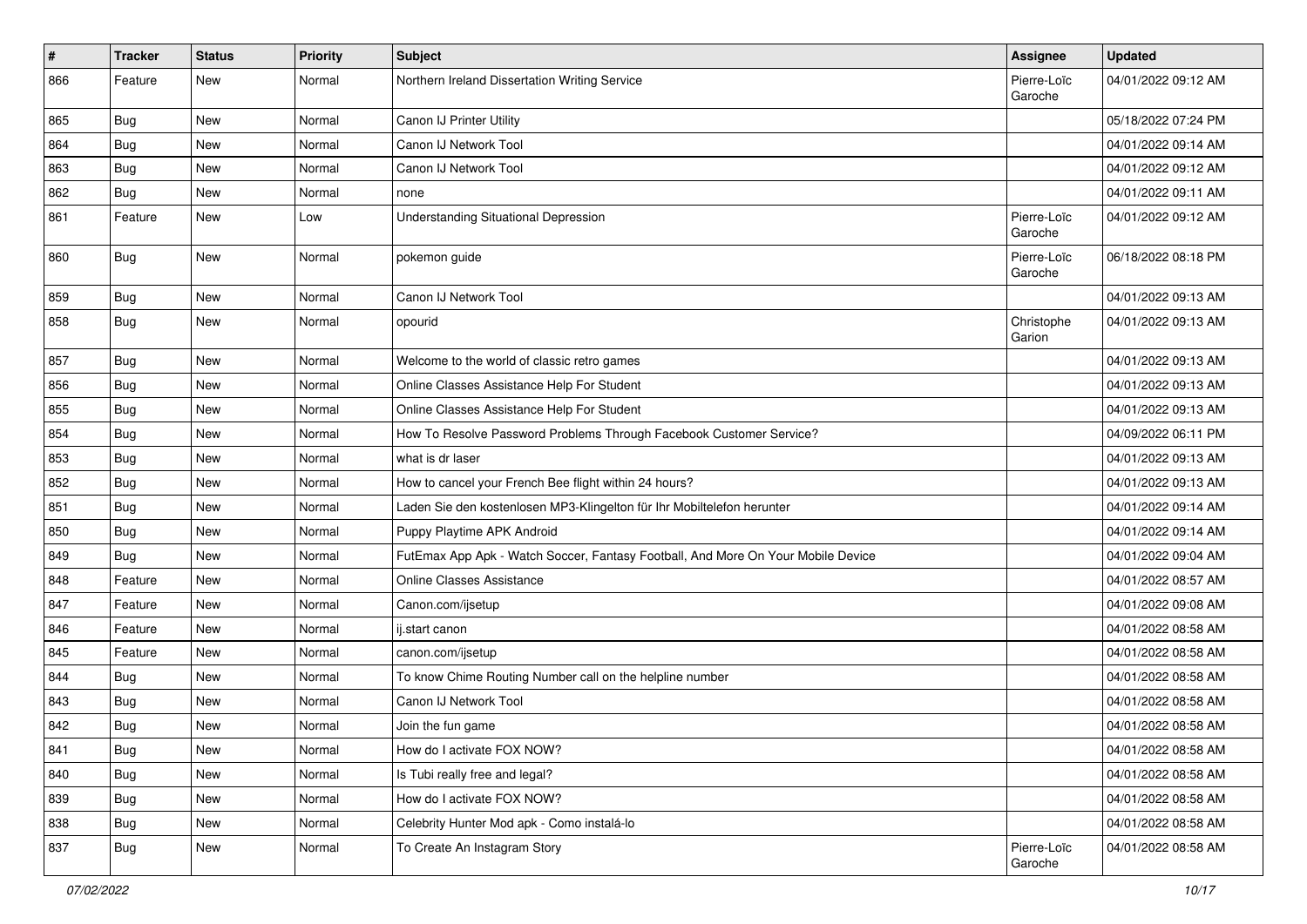| $\vert$ # | <b>Tracker</b> | <b>Status</b> | <b>Priority</b> | <b>Subject</b>                                                | <b>Assignee</b>        | <b>Updated</b>      |
|-----------|----------------|---------------|-----------------|---------------------------------------------------------------|------------------------|---------------------|
| 836       | Bug            | New           | Normal          | What Is The Required Amount To Pay As Cash App Clearance Fee? |                        | 04/01/2022 09:00 AM |
| 835       | Bug            | <b>New</b>    | Normal          | Build your strong army with Taming io                         |                        | 04/01/2022 08:59 AM |
| 834       | Bug            | New           | Normal          | Grasp the secret to relieve stress and fatigue                |                        | 04/01/2022 08:57 AM |
| 833       | Bug            | <b>New</b>    | Normal          | Does Direct Deposit Hit Chime- seek Chime Customer Service    |                        | 04/01/2022 08:59 AM |
| 832       | Bug            | <b>New</b>    | Normal          | Choque Royale Mod Apk                                         |                        | 04/01/2022 08:59 AM |
| 831       | Bug            | <b>New</b>    | Normal          | Build and shoot                                               |                        | 05/29/2022 04:47 PM |
| 830       | Bug            | <b>New</b>    | Normal          | Poppy Playtime APK                                            |                        | 06/27/2022 10:31 PM |
| 829       | Bug            | <b>New</b>    | Normal          | Write My Dissertation For Me UK                               | Pierre-Loïc<br>Garoche | 06/26/2022 04:13 AM |
| 828       | Bug            | <b>New</b>    | Normal          | Nursery management                                            |                        | 06/28/2022 12:10 PM |
| 827       | Bug            | New           | Normal          | Come To Know The Required Steps To Unlock Cash App Account    |                        | 04/01/2022 08:59 AM |
| 826       | Bug            | <b>New</b>    | Normal          | How to Dowload MXL TV Premium                                 |                        | 05/26/2022 03:34 PM |
| 825       | Bug            | <b>New</b>    | Normal          | Lucky Patcher Download                                        |                        | 06/26/2022 06:09 PM |
| 824       | Feature        | New           | Normal          | How to watch Fox News on my Smart TV or similar devices?      | Pierre-Loïc<br>Garoche | 06/27/2022 08:32 PM |
| 823       | Feature        | <b>New</b>    | Normal          | How much does Disney Plus cost?                               | Pierre-Loïc<br>Garoche | 06/27/2022 04:05 AM |
| 822       | Bug            | <b>New</b>    | Normal          | Dowload Your Boyfriend Game                                   |                        | 07/02/2022 12:41 PM |
| 821       | Bug            | New           | Normal          | Nicoo - A Review of the Popular Battle Royale Game            |                        | 06/28/2022 08:30 AM |
| 820       | Bug            | <b>New</b>    | Normal          | Metal Slug Apk para Android                                   |                        | 07/01/2022 05:10 PM |
| 819       | Bug            | New           | Normal          | Metal Slug Apk para Android                                   |                        | 06/27/2022 09:35 AM |
| 818       | Bug            | <b>New</b>    | Normal          | Have you ever played a basketball game?                       | Corentin<br>Lauverjat  | 04/01/2022 08:55 AM |
| 817       | Bug            | <b>New</b>    | Normal          | Pacman 30th Anniversary                                       |                        | 07/02/2022 05:11 AM |
| 816       | Bug            | <b>New</b>    | Normal          | Play Scribble io fun with everyone                            |                        | 07/02/2022 10:43 AM |
| 815       | Bug            | <b>New</b>    | Normal          | how do i call cash app customer service                       | Xavier Thirioux        | 07/02/2022 08:36 AM |
| 814       | Bug            | <b>New</b>    | Normal          | Stage Fright Cure                                             | Pierre-Loïc<br>Garoche | 06/28/2022 12:31 AM |
| 813       | Feature        | New           | Normal          | Canon.com/ijsetup                                             |                        | 06/28/2022 05:15 PM |
| 812       | Feature        | New           | Normal          | canon.com/ijsetup                                             |                        | 06/29/2022 06:04 AM |
| 811       | Bug            | New           | Normal          | Canon IJ Network Tool                                         |                        | 07/02/2022 02:19 AM |
| 810       | Feature        | New           | Normal          | how to remove viruses from a phone                            |                        | 06/30/2022 03:49 PM |
| 809       | Bug            | New           | Normal          | Smash Karts - immerse yourself in the exciting race           |                        | 07/02/2022 05:46 AM |
| 808       | Bug            | New           | Normal          | Sinnvolle Guten-Morgen-Grüße                                  |                        | 07/01/2022 03:27 AM |
| 807       | <b>Bug</b>     | New           | Normal          | 1v1Battle is a strategic action 'Build and shoot' game        |                        | 06/27/2022 06:52 AM |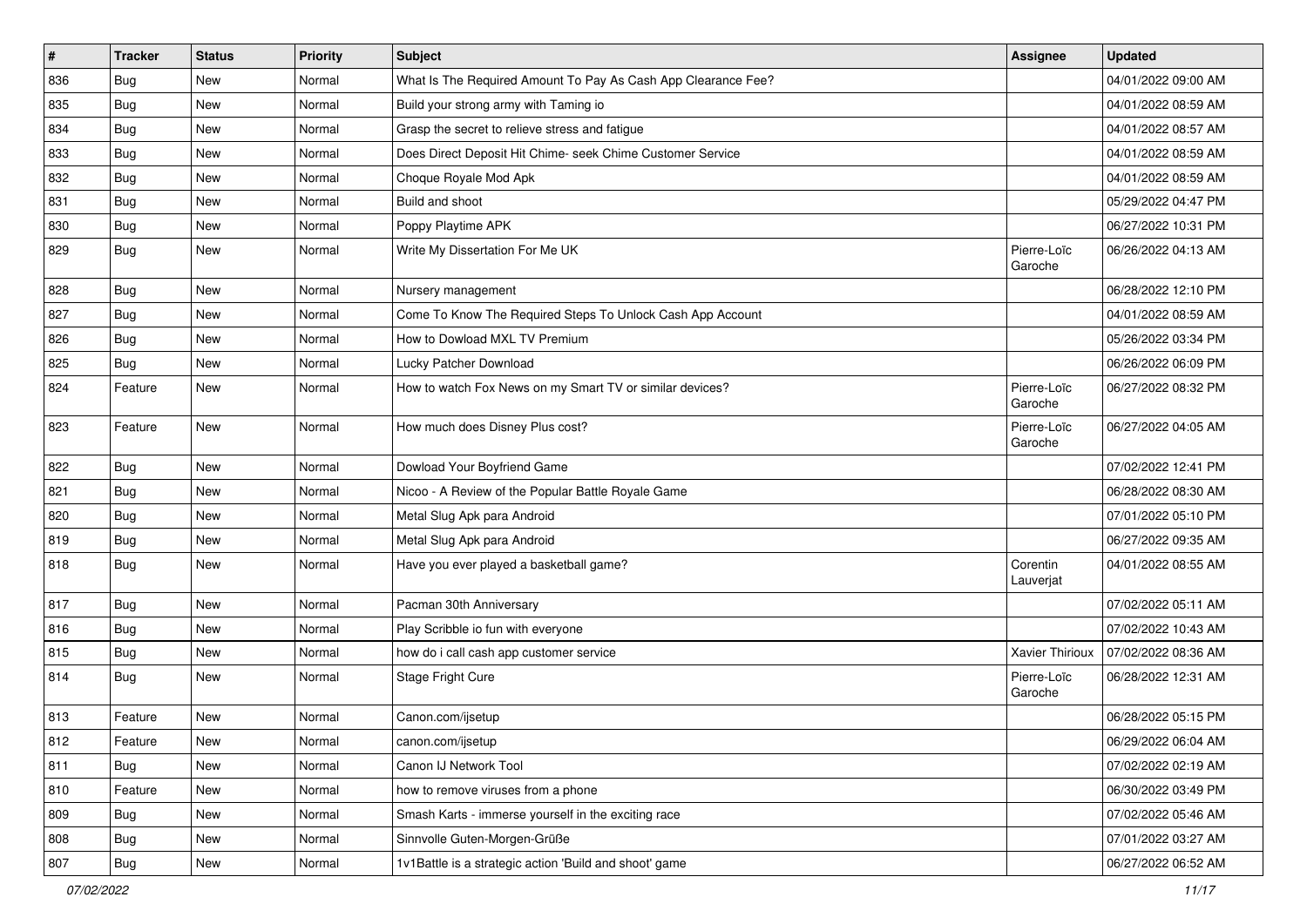| #   | <b>Tracker</b> | <b>Status</b> | <b>Priority</b> | <b>Subject</b>                                                                | <b>Assignee</b>        | <b>Updated</b>      |
|-----|----------------|---------------|-----------------|-------------------------------------------------------------------------------|------------------------|---------------------|
| 806 | Feature        | New           | Normal          | Go everywhere thanks to mapquest driving directions                           |                        | 07/01/2022 11:55 AM |
| 805 | Bug            | New           | Normal          | Ketamine Online Store                                                         | Christophe<br>Garion   | 07/01/2022 02:49 AM |
| 804 | Bug            | New           | Normal          | Review                                                                        |                        | 07/01/2022 08:03 AM |
| 803 | Feature        | New           | High            | Ketamine Online Store                                                         | Pierre-Loïc<br>Garoche | 07/01/2022 08:21 PM |
| 802 | Bug            | New           | Normal          | Who Is an ETL Engineer                                                        |                        | 07/02/2022 06:40 AM |
| 801 | Bug            | New           | Normal          | Who Is an ETL Engineer                                                        |                        | 07/02/2022 05:26 AM |
| 800 | <b>Bug</b>     | New           | Normal          | Who Is an ETL Engineer                                                        |                        | 07/01/2022 01:08 PM |
| 799 | Bug            | New           | Normal          | Who Is an ETL Engineer                                                        |                        | 07/01/2022 11:11 PM |
| 798 | <b>Bug</b>     | New           | Normal          | Who Is an ETL Engineer                                                        |                        | 07/02/2022 09:12 PM |
| 797 | Bug            | New           | Normal          | Psychedelic                                                                   | Christophe<br>Garion   | 07/01/2022 03:52 AM |
| 796 | <b>Bug</b>     | New           | Normal          | How Does Cash App ++ actually work and What is the process of it              |                        | 07/01/2022 09:36 AM |
| 795 | Bug            | New           | Normal          | Drift Boss - Exciting Race                                                    |                        | 06/26/2022 06:32 PM |
| 794 | Feature        | New           | Normal          | Safe place to buy fifa coins                                                  |                        | 07/02/2022 06:57 AM |
| 793 | Feature        | New           | Urgent          | Where can I find cheap FIFA coins?                                            | Pierre-Loïc<br>Garoche | 07/02/2022 11:00 AM |
| 792 | <b>Bug</b>     | New           | Normal          | What is Google Camera Mod?                                                    |                        | 06/27/2022 10:20 AM |
| 791 | <b>Bug</b>     | New           | Normal          | Samsnung TV Plus is not working                                               |                        | 04/01/2022 09:03 AM |
| 790 | <b>Bug</b>     | New           | Normal          | My app                                                                        |                        | 04/01/2022 09:03 AM |
| 789 | <b>Bug</b>     | New           | Normal          | Full version                                                                  |                        | 07/02/2022 05:41 PM |
| 788 | Bug            | <b>New</b>    | Normal          | Intro Maker Mod APK                                                           |                        | 07/02/2022 12:36 AM |
| 787 | <b>Bug</b>     | New           | Normal          | Assured Assignment Help                                                       |                        | 07/01/2022 02:08 PM |
| 786 | <b>Bug</b>     | New           | Normal          | Best Assignment Help in Australia & UK                                        |                        | 07/02/2022 01:03 PM |
| 785 | Bug            | New           | Normal          | How To Get Money Off Cash App Without Card Or With A Card?                    |                        | 07/02/2022 07:16 AM |
| 784 | <b>Bug</b>     | New           | Normal          | How To Add Money On Cash App Card And Check The Funds?                        |                        | 07/02/2022 08:11 AM |
| 783 | <b>Bug</b>     | New           | Normal          | How Do I Determine The Reasons And Solutions To Fix Cash App Transfer Failed? |                        | 07/01/2022 05:42 PM |
| 782 | <b>Bug</b>     | New           | Normal          | Comment faire une sonnerie téléphonique                                       |                        | 07/01/2022 08:28 PM |
| 781 | <b>Bug</b>     | New           | Normal          | Free Whatsapp Group to Join                                                   |                        | 07/02/2022 07:28 AM |
| 780 | <b>Bug</b>     | New           | Normal          | <b>Best Whatsapp Modified APKs</b>                                            | Pierre-Loïc<br>Garoche | 07/02/2022 12:44 PM |
| 779 | Feature        | New           | Normal          | Latest Whatsapp groups for Teens                                              | Pierre-Loïc<br>Garoche | 07/01/2022 05:00 PM |
| 777 | Bug            | New           | Normal          | Obtain driving instructions using Google Maps.                                |                        | 07/01/2022 11:27 PM |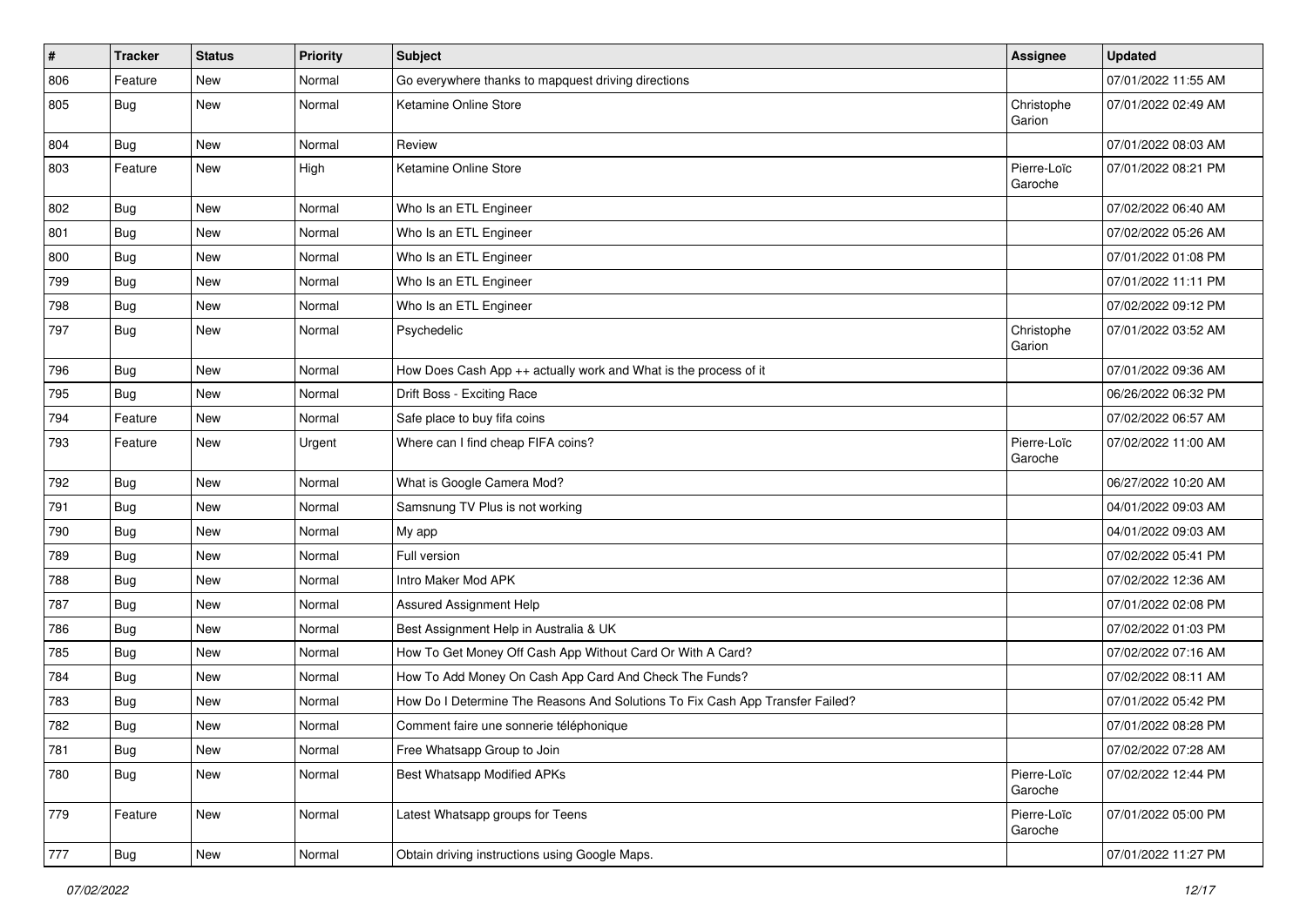| $\pmb{\#}$ | <b>Tracker</b> | <b>Status</b> | <b>Priority</b> | <b>Subject</b>                                                                                      | <b>Assignee</b>        | <b>Updated</b>      |
|------------|----------------|---------------|-----------------|-----------------------------------------------------------------------------------------------------|------------------------|---------------------|
| 776        | Bug            | New           | Normal          | Wibargain                                                                                           |                        | 07/02/2022 09:26 AM |
| 775        | Bug            | <b>New</b>    | Normal          | cash app                                                                                            |                        | 02/14/2022 08:20 AM |
| 774        | Bug            | New           | Normal          | Follow proper initiatives                                                                           |                        | 07/01/2022 04:41 PM |
| 773        | Bug            | <b>New</b>    | Normal          | Spades - Play online free                                                                           |                        | 07/02/2022 08:02 AM |
| 772        | Bug            | <b>New</b>    | Normal          | united airlines baggage policy                                                                      |                        | 07/01/2022 07:30 PM |
| 771        | Bug            | <b>New</b>    | Normal          | united airlines baggage policy                                                                      |                        | 07/01/2022 09:14 PM |
| 770        | Bug            | <b>New</b>    | Normal          | Canon IJ Network Tool                                                                               |                        | 07/01/2022 09:15 AM |
| 769        | Bug            | New           | Normal          | check my cash app                                                                                   |                        | 07/02/2022 10:50 AM |
| 768        | Bug            | New           | Normal          | Where can you buy best jackets online?                                                              |                        | 06/26/2022 01:50 PM |
| 767        | Bug            | <b>New</b>    | Normal          | apkmod                                                                                              |                        | 07/01/2022 09:50 PM |
| 766        | Bug            | New           | Normal          | Pobreflix Mod APK Review                                                                            |                        | 07/02/2022 02:16 AM |
| 765        | Bug            | <b>New</b>    | Normal          | Follow proper initiatives to check my cash app                                                      |                        | 07/02/2022 03:41 PM |
| 764        | Bug            | New           | Normal          | What is available to see what I can watch HBO Max?                                                  |                        | 07/02/2022 12:16 AM |
| 763        | Bug            | New           | High            | How to Make a Ringtone on Your iPhone                                                               |                        | 07/01/2022 01:09 PM |
| 762        | Bug            | <b>New</b>    | Normal          | How To Add Money To A Cash App Card If Struggling With Low Amount?                                  |                        | 06/29/2022 10:53 AM |
| 761        | Bug            | New           | Normal          | What is it about basketball that makes it so popular in the United States?                          | Corentin<br>Lauverjat  | 07/01/2022 11:11 AM |
| 760        | Bug            | <b>New</b>    | Normal          | apkmod                                                                                              |                        | 06/27/2022 04:13 PM |
| 759        | <b>Bug</b>     | New           | Normal          | Canon IJ Network Tool                                                                               | Pierre-Loïc<br>Garoche | 07/02/2022 02:36 AM |
| 758        | <b>Bug</b>     | <b>New</b>    | Normal          | How Do I Study Consistently For Hours?                                                              |                        | 06/27/2022 12:49 AM |
| 757        | Bug            | <b>New</b>    | Normal          | Why Is Issue of Car Maintenance so Famous for the Consumers?                                        |                        | 04/01/2022 09:01 AM |
| 756        | Feature        | <b>New</b>    | Normal          | Your one-stop destination for the thesis writing service                                            |                        | 06/27/2022 05:46 PM |
| 754        | Bug            | New           | Normal          | Cómo descargar tonos gratis de teléfono celular                                                     |                        | 06/26/2022 01:56 PM |
| 753        | Bug            | <b>New</b>    | Normal          | onlineessaygrader                                                                                   |                        | 06/28/2022 05:55 AM |
| 752        | Bug            | <b>New</b>    | Normal          | Plagerism checker                                                                                   |                        | 06/26/2022 06:33 PM |
| 750        | Bug            | <b>New</b>    | Normal          | Create a Report Template                                                                            |                        | 06/26/2022 04:27 PM |
| 749        | Bug            | New           | Normal          | The Best Bubble Shooter Game for Android                                                            |                        | 06/26/2022 12:12 PM |
| 748        | <b>Bug</b>     | New           | Normal          | Il y a quelques façons d'obtenir des sonneries gratuites pour votre iPhone                          |                        | 06/26/2022 11:24 PM |
| 747        | <b>Bug</b>     | New           | Normal          | How to Install Tyflex Plus on Your Android Device                                                   |                        | 06/26/2022 08:16 AM |
| 744        | Bug            | New           | Normal          | Pixel Survive                                                                                       |                        | 06/28/2022 05:13 AM |
| 743        | Bug            | New           | Normal          | They promote 'pixel art' contests and a 'game jam' related to the work and figure of Carlos Casares |                        | 06/28/2022 12:04 PM |
| 742        | Bug            | New           | Normal          | How Long Does Cash App Support Take To Respond For A Better Support?                                |                        | 06/25/2022 11:00 PM |
| 741        | <b>Bug</b>     | New           | Normal          | <b>Blockchain Technology Solutions</b>                                                              |                        | 06/26/2022 02:19 AM |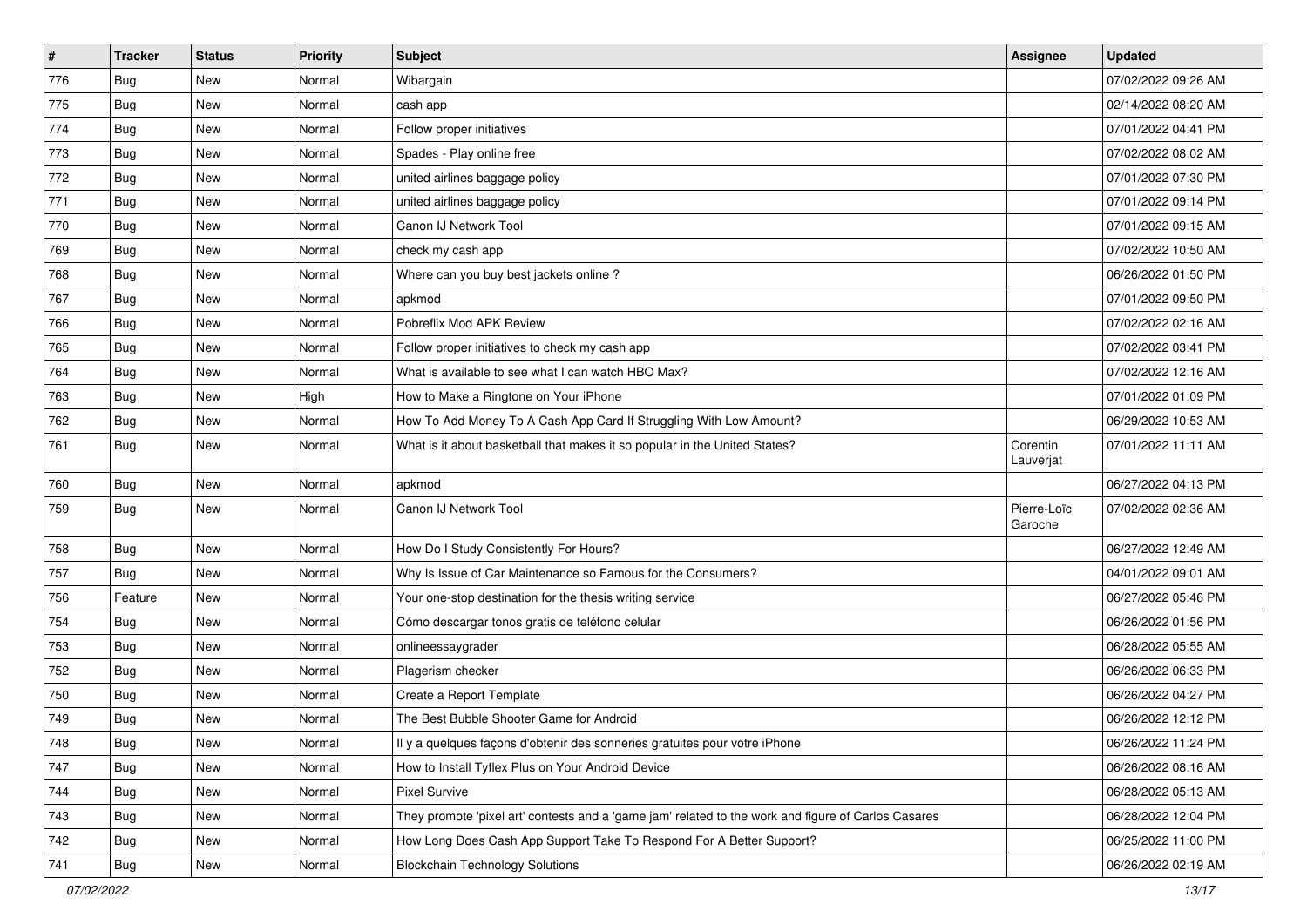| $\vert$ # | <b>Tracker</b> | <b>Status</b> | <b>Priority</b> | <b>Subject</b>                                                                      | Assignee               | <b>Updated</b>      |
|-----------|----------------|---------------|-----------------|-------------------------------------------------------------------------------------|------------------------|---------------------|
| 740       | Feature        | New           | Normal          | Online Thesis Help USA                                                              |                        | 07/02/2022 03:17 PM |
| 739       | Bug            | <b>New</b>    | Normal          | law dissertation help                                                               |                        | 06/27/2022 06:12 PM |
| 738       | Bug            | <b>New</b>    | Normal          | How Much Amount Do I Get Using The Referral Code For Cash App?                      |                        | 06/27/2022 03:58 PM |
| 737       | <b>Bug</b>     | <b>New</b>    | Normal          | How Do I Talk To A Live Person At Facebook If Anything Is Doubtful?                 |                        | 06/27/2022 09:59 PM |
| 736       | Bug            | <b>New</b>    | Normal          | I Want to Edit in My Website (transfer-factor.net) Unfortunately, Unable to Edit It |                        | 06/24/2022 07:32 AM |
| 735       | Bug            | New           | Normal          | A quick fix of how to get money back from cash app stocks                           |                        | 07/02/2022 06:51 AM |
| 734       | Bug            | <b>New</b>    | Normal          | DR. STRANGE: Multiverse of Scheduling Madness!                                      |                        | 06/28/2022 07:07 AM |
| 733       | Bug            | <b>New</b>    | Normal          | How does one go about getting a book deal?                                          |                        | 06/28/2022 06:35 PM |
| 732       | Bug            | <b>New</b>    | Normal          | Get rectifications steps about why cash app transfer failed                         |                        | 06/26/2022 03:28 PM |
| 731       | Bug            | <b>New</b>    | Normal          | Avail Of Cash App Customer Service If Unable To Down Cash App Mobile App?           |                        | 06/25/2022 08:36 PM |
| 730       | Bug            | New           | Normal          | Canon IJ Network Tool                                                               |                        | 06/26/2022 05:51 PM |
| 729       | <b>Bug</b>     | New           | Normal          | Canon IJ Network Tool                                                               |                        | 06/28/2022 01:10 PM |
| 728       | Bug            | <b>New</b>    | Normal          | Will Cash App refund money if scammed? Hitches With Optimum Ease                    |                        | 06/26/2022 06:15 AM |
| 727       | <b>Bug</b>     | <b>New</b>    | Normal          | Drive for speed simulator mod apk                                                   | Pierre-Loïc<br>Garoche | 06/27/2022 06:33 AM |
| 726       | Bug            | <b>New</b>    | Normal          | Mobile Application Development Services                                             |                        | 06/30/2022 08:49 PM |
| 725       | Feature        | <b>New</b>    | Normal          | What are memo writing services design                                               |                        | 07/01/2022 01:39 PM |
| 724       | Bug            | <b>New</b>    | Normal          | Dial Chime Customer support number for a quick response                             |                        | 07/02/2022 05:37 AM |
| 723       | <b>Bug</b>     | New           | High            | The best horror game in 2021                                                        | Christophe<br>Garion   | 07/02/2022 05:16 PM |
| 722       | Bug            | New           | Normal          | Vergrößern Sie Instagram-Fotos mit instazoom                                        | Christophe<br>Garion   | 06/28/2022 07:21 AM |
| 721       | Bug            | <b>New</b>    | Normal          | Cómo instalar un Mod Apk                                                            |                        | 07/02/2022 03:53 AM |
| 720       | Bug            | <b>New</b>    | Normal          | How does Cash App Phone Number provide a quick treatment?                           |                        | 07/02/2022 07:37 PM |
| 719       | <b>Bug</b>     | <b>New</b>    | Normal          | How Do I Send \$5000 Through Cash App Account With Ease?                            |                        | 07/02/2022 01:37 AM |
| 718       | Bug            | <b>New</b>    | High            | Solve Complex Accounting Assignments                                                | Hamza<br>Bourbouh      | 07/01/2022 05:23 PM |
| 717       | <b>Bug</b>     | <b>New</b>    | Normal          | Disney Plus Apk - Watch Movies and TV Shows on Your Device                          |                        | 07/01/2022 07:02 PM |
| 716       | Bug            | <b>New</b>    | Normal          | La celebración de un BabyShower.                                                    |                        | 07/01/2022 09:43 AM |
| 715       | <b>Bug</b>     | New           | Normal          | Puppy Playtime Descargar gratis                                                     |                        | 07/02/2022 05:29 PM |
| 714       | Bug            | <b>New</b>    | Normal          | Cuevana 3 Premium - Enjoy Your Favorite Movies and TV Shows on Your Smart TV        |                        | 06/27/2022 11:43 PM |
| 713       | <b>Bug</b>     | New           | High            | Why Cupcake 2048 is a addictive game?                                               | Pierre-Loïc<br>Garoche | 04/01/2022 09:34 AM |
| 712       | Bug            | New           | Normal          | Tips and Tricks                                                                     |                        | 06/29/2022 07:26 PM |
| 711       | <b>Bug</b>     | New           | Normal          | Human Fall Flat Apk Download                                                        |                        | 07/01/2022 01:14 AM |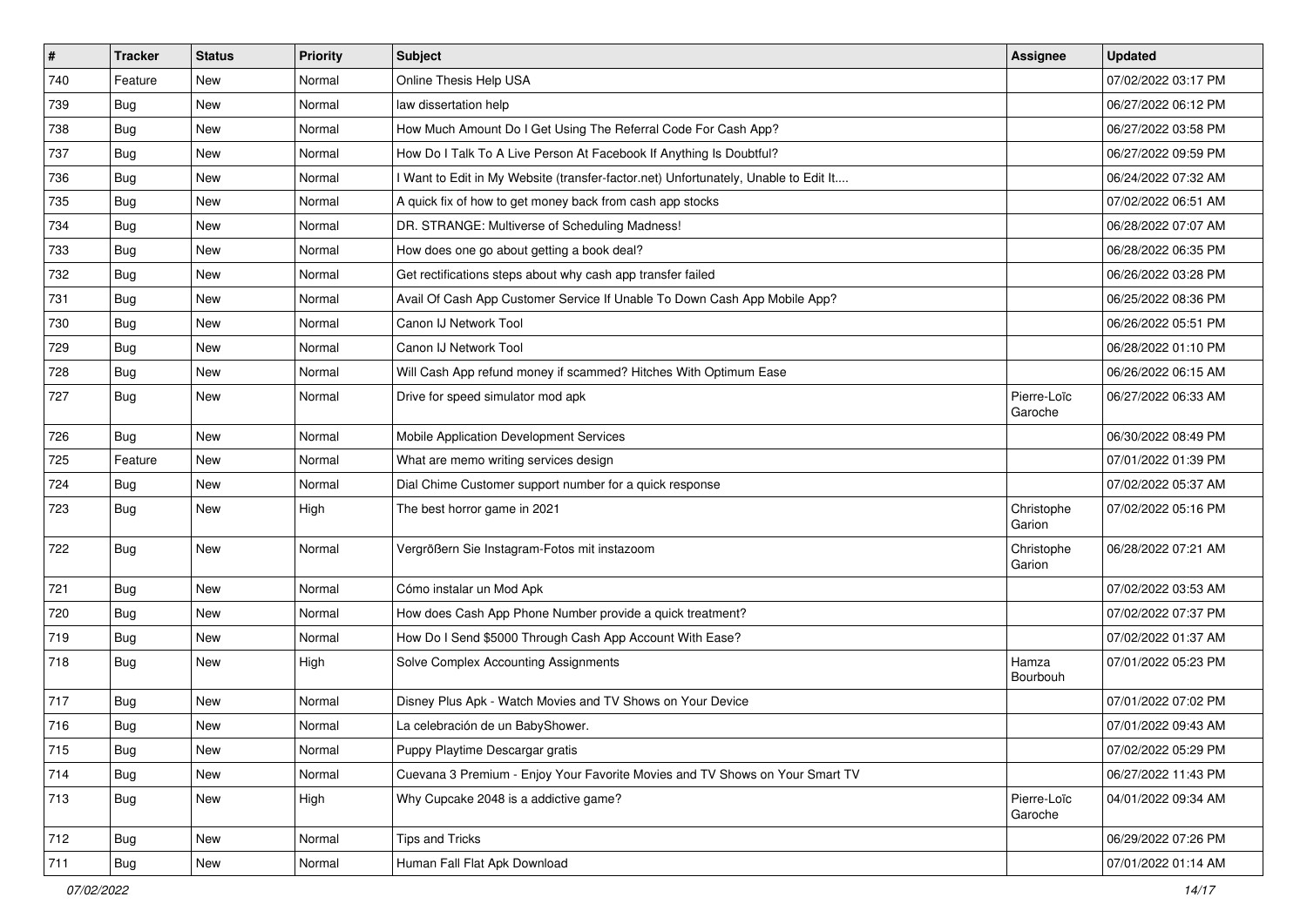| $\vert$ # | <b>Tracker</b> | <b>Status</b> | Priority | Subject                                                                 | Assignee               | <b>Updated</b>      |
|-----------|----------------|---------------|----------|-------------------------------------------------------------------------|------------------------|---------------------|
| 710       | <b>Bug</b>     | New           | Normal   | Take Necessary Assistance If You Are Unable Activate Cash App Card      |                        | 06/25/2022 09:26 PM |
| 709       | Bug            | New           | Normal   | How To Load Cash App Card At Walmart Without Having To Face Any Hassle? |                        | 06/29/2022 03:26 AM |
| 708       | Bug            | New           | Normal   | Efficient ways to proceed with the cash app dispute process?            |                        | 06/29/2022 10:24 AM |
| 707       | <b>Bug</b>     | New           | Normal   | Why Accounting Assignments Are Beneficial For The Students?             | Pierre-Loïc<br>Garoche | 07/02/2022 03:30 AM |
| 706       | <b>Bug</b>     | <b>New</b>    | Normal   | How Can You Cancel A Cash App Payment Without Any Prior Information?    |                        | 06/26/2022 09:13 AM |
| 705       | Bug            | New           | Normal   | wuxiaworld                                                              |                        | 07/02/2022 02:59 AM |
| 704       | Bug            | <b>New</b>    | Normal   | Reach support team of Chime Customer Service for instant help           |                        | 07/01/2022 10:14 AM |
| 703       | Bug            | New           | Normal   | For real-time help, dial Facebook customer service number               |                        | 07/02/2022 07:08 PM |
| 702       | <b>Bug</b>     | <b>New</b>    | Normal   | Avail Chime Customer Service to know How To Get Chime Bank Statement    |                        | 07/02/2022 01:11 AM |
| 701       | Bug            | New           | Normal   | Why Law Essay Helper UK is Necessary?                                   |                        | 07/01/2022 10:04 PM |
| 700       | Bug            | <b>New</b>    | Normal   | Cómo descargar Poppy Playtime                                           |                        | 04/01/2022 09:30 AM |
| 699       | Bug            | New           | Normal   | Would you be able to utilize Cash App Twitch?                           |                        | 07/02/2022 06:51 AM |
| 698       | Feature        | New           | Normal   | Connect with cash app representative to ask about cash app flip scam    |                        | 06/26/2022 11:24 AM |
| 697       | Bug            | <b>New</b>    | Normal   | How to Descargar Pura TV For Android                                    |                        | 07/02/2022 11:53 AM |
| 696       | <b>Bug</b>     | New           | Normal   | How to Install the TuMangaOnline App                                    |                        | 07/02/2022 05:41 AM |
| 695       | Bug            | <b>New</b>    | Normal   | Refer Listas IPTV Apk                                                   |                        | 07/01/2022 11:10 AM |
| 694       | <b>Bug</b>     | <b>New</b>    | Normal   | How to Get Guidance On How To Cash App Withdrawal Limit?                | Christophe<br>Garion   | 07/02/2022 05:38 AM |
| 693       | Feature        | New           | Normal   | How To Get My Money Back From The Cash App To Your Wallet?              |                        | 07/02/2022 01:40 PM |
| 692       | Bug            | New           | Normal   | Esports 888b                                                            |                        | 07/02/2022 11:10 AM |
| 691       | Bug            | New           | Normal   | tea garden dublin                                                       |                        | 04/01/2022 09:31 AM |
| 690       | Bug            | <b>New</b>    | Normal   | campervan hire                                                          |                        | 07/02/2022 07:35 AM |
| 689       | <b>Bug</b>     | New           | Normal   | How to use twitch.tv/activate?                                          |                        | 07/01/2022 03:30 AM |
| 688       | <b>Bug</b>     | <b>New</b>    | Normal   | How to use twitch.tv/activate?                                          |                        | 07/02/2022 10:39 AM |
| 687       | Bug            | <b>New</b>    | Normal   | How to use twitch.tv/activate?                                          |                        | 07/02/2022 09:09 AM |
| 686       | <b>Bug</b>     | New           | Normal   | Welcome To The Most Demandable Mahipalpur Escorts Agency                |                        | 06/27/2022 03:45 PM |
| 685       | Bug            | <b>New</b>    | Low      | youtube thumbnail downloader                                            | Pierre-Loïc<br>Garoche | 06/28/2022 04:26 AM |
| 684       | Bug            | New           | Normal   | Difference between paper map and online map                             |                        | 07/02/2022 12:46 PM |
| 683       | Feature        | New           | Normal   | Game creation                                                           |                        | 07/01/2022 02:36 AM |
| 682       | Bug            | New           | Normal   | Does Facebook customer service live chat allow to speak with someone?   |                        | 07/01/2022 02:08 PM |
| 681       | Feature        | New           | High     | Online Class                                                            |                        | 07/01/2022 04:41 PM |
| 680       | Feature        | New           | Normal   | Word Jewels 2                                                           |                        | 07/02/2022 09:34 AM |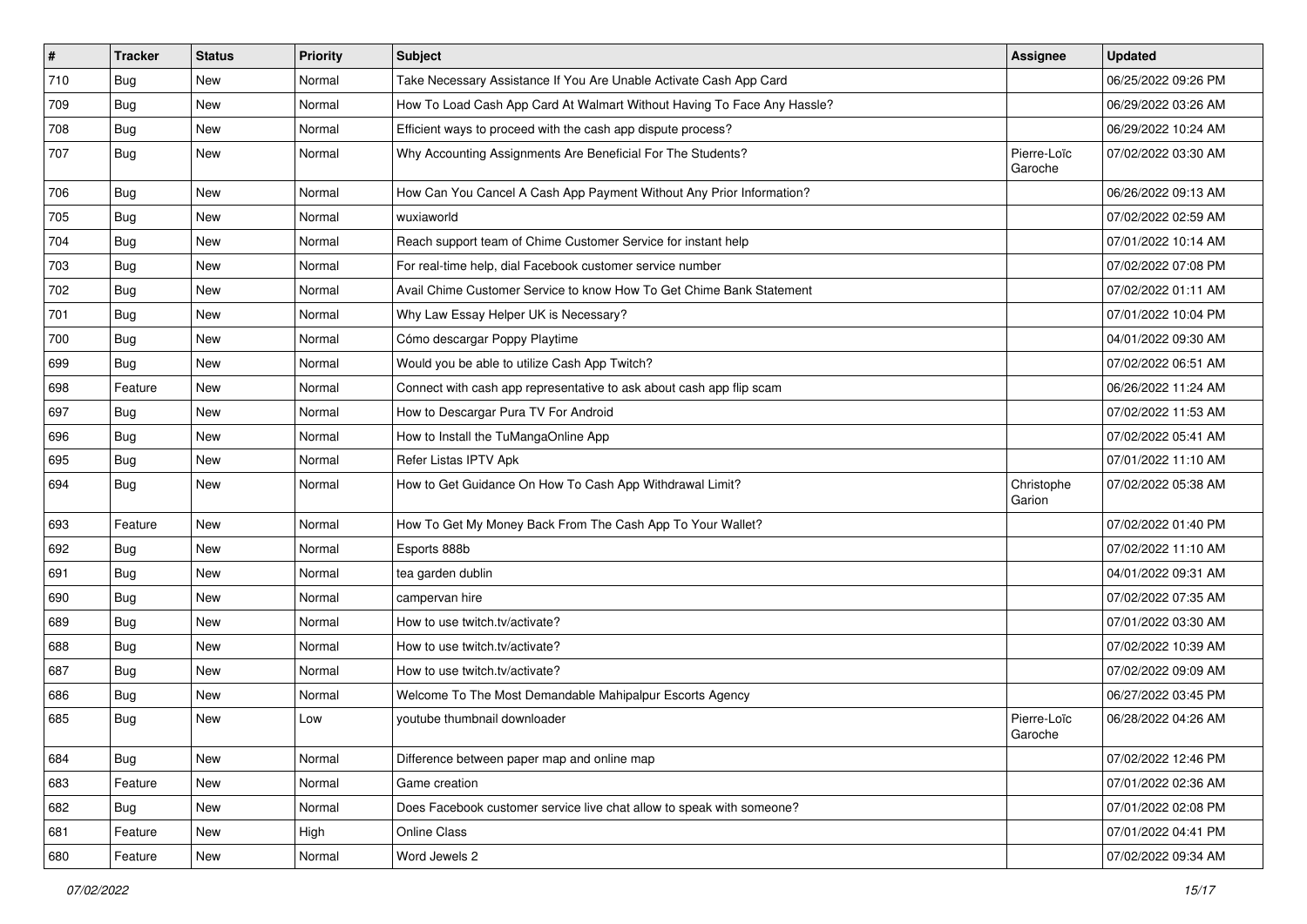| $\vert$ # | <b>Tracker</b> | <b>Status</b> | Priority | Subject                                                               | <b>Assignee</b>        | <b>Updated</b>      |
|-----------|----------------|---------------|----------|-----------------------------------------------------------------------|------------------------|---------------------|
| 679       | <b>Bug</b>     | New           | Normal   | Word Finder helps you to play word games better                       |                        | 04/01/2022 09:34 AM |
| 678       | Bug            | <b>New</b>    | Normal   | How to be a winner in buidnow gg                                      |                        | 07/02/2022 01:45 PM |
| 677       | Bug            | New           | Normal   | Logo Design Services Near Me                                          |                        | 06/29/2022 11:58 AM |
| 676       | <b>Bug</b>     | <b>New</b>    | Normal   | Does Facebook customer service live chat allow to speak with someone? |                        | 04/01/2022 09:39 AM |
| 675       | Bug            | <b>New</b>    | Normal   | What Are Smart Tactics To Fix Cash App Transfer Failed Hurdles?       |                        | 06/27/2022 09:51 AM |
| 674       | Bug            | New           | Normal   | The best game in 2021                                                 | Pierre-Loïc<br>Garoche | 07/02/2022 04:16 AM |
| 673       | Bug            | New           | Normal   | Learn the basics of pixel art - Clear grid                            |                        | 07/01/2022 01:56 PM |
| 672       | Bug            | <b>New</b>    | Normal   | The easiest way to delete ringtones on iPhone                         |                        | 07/02/2022 03:35 PM |
| 671       | Bug            | <b>New</b>    | Normal   | Hot games                                                             | Pierre-Loïc<br>Garoche | 07/02/2022 07:17 PM |
| 670       | Bug            | <b>New</b>    | Normal   | JTWhatsApp Apk - The New and Improved WhatsApp                        |                        | 07/02/2022 02:31 AM |
| 669       | Feature        | <b>New</b>    | Normal   | Nursing Assignment Help                                               |                        | 07/02/2022 05:58 PM |
| 668       | Bug            | New           | Normal   | Get to know Cash App Refund Process here                              |                        | 06/29/2022 07:21 AM |
| 667       | Bug            | <b>New</b>    | Normal   | What Is a Ringtone?                                                   |                        | 07/02/2022 07:12 PM |
| 666       | Bug            | New           | Normal   | 470+ pages à colorier de Noël                                         |                        | 07/02/2022 05:51 AM |
| 665       | Feature        | <b>New</b>    | Normal   | Look for a dedicated help with finance assignment                     |                        | 07/01/2022 07:46 PM |
| 664       | Bug            | <b>New</b>    | Normal   | Tea TV Apk Download - The Best Way to Watch Movies Offline            |                        | 07/02/2022 02:20 AM |
| 663       | Bug            | <b>New</b>    | Normal   | Know how the Cash app twitches words in a detailed way.               | Pierre-Loïc<br>Garoche | 06/28/2022 07:08 PM |
| 662       | Bug            | <b>New</b>    | Normal   | Oreo TV Download - The Easiest Way to Watch Live TV                   |                        | 07/01/2022 11:55 PM |
| 661       | Bug            | <b>New</b>    | Normal   | Turbo VPN MOD APK Download                                            |                        | 06/29/2022 11:57 AM |
| 660       | Bug            | <b>New</b>    | Normal   | Anchovies Nutrition Facts And Health Benefits                         |                        | 04/01/2022 09:40 AM |
| 659       | <b>Bug</b>     | New           | Normal   | Olive Oil Properties And Health Benefits                              |                        | 07/01/2022 03:22 PM |
| 658       | Bug            | <b>New</b>    | Normal   | Watermelon Nutrition Facts And Health Benefits                        |                        | 06/29/2022 06:46 PM |
| 657       | Bug            | <b>New</b>    | Normal   | <b>Coconut Nutrition Facts And Health Benefits</b>                    |                        | 06/29/2022 05:05 PM |
| 656       | Bug            | New           | Normal   | Kiwi Nutrition Facts And Health Benefits                              |                        | 07/02/2022 03:44 PM |
| 655       | Bug            | <b>New</b>    | Normal   | <b>Eggplant Health Benefits</b>                                       |                        | 06/29/2022 08:18 AM |
| 654       | Feature        | New           | Normal   | Peach Health Benefits                                                 |                        | 07/02/2022 05:52 AM |
| 653       | Bug            | New           | Normal   | Jujube (Jinjoles): Properties And Health Benefits                     |                        | 07/02/2022 08:17 PM |
| 652       | Bug            | New           | Normal   | Sesame Health Benefits                                                |                        | 07/01/2022 11:21 PM |
| 651       | Bug            | New           | Normal   | Salmon Health Benefits                                                |                        | 07/02/2022 12:54 PM |
| 650       | Bug            | New           | Normal   | <b>Cherries Health Benefits</b>                                       |                        | 07/01/2022 03:20 PM |
| 649       | Feature        | New           | Normal   | Pear Health Benefits                                                  |                        | 06/28/2022 08:04 AM |